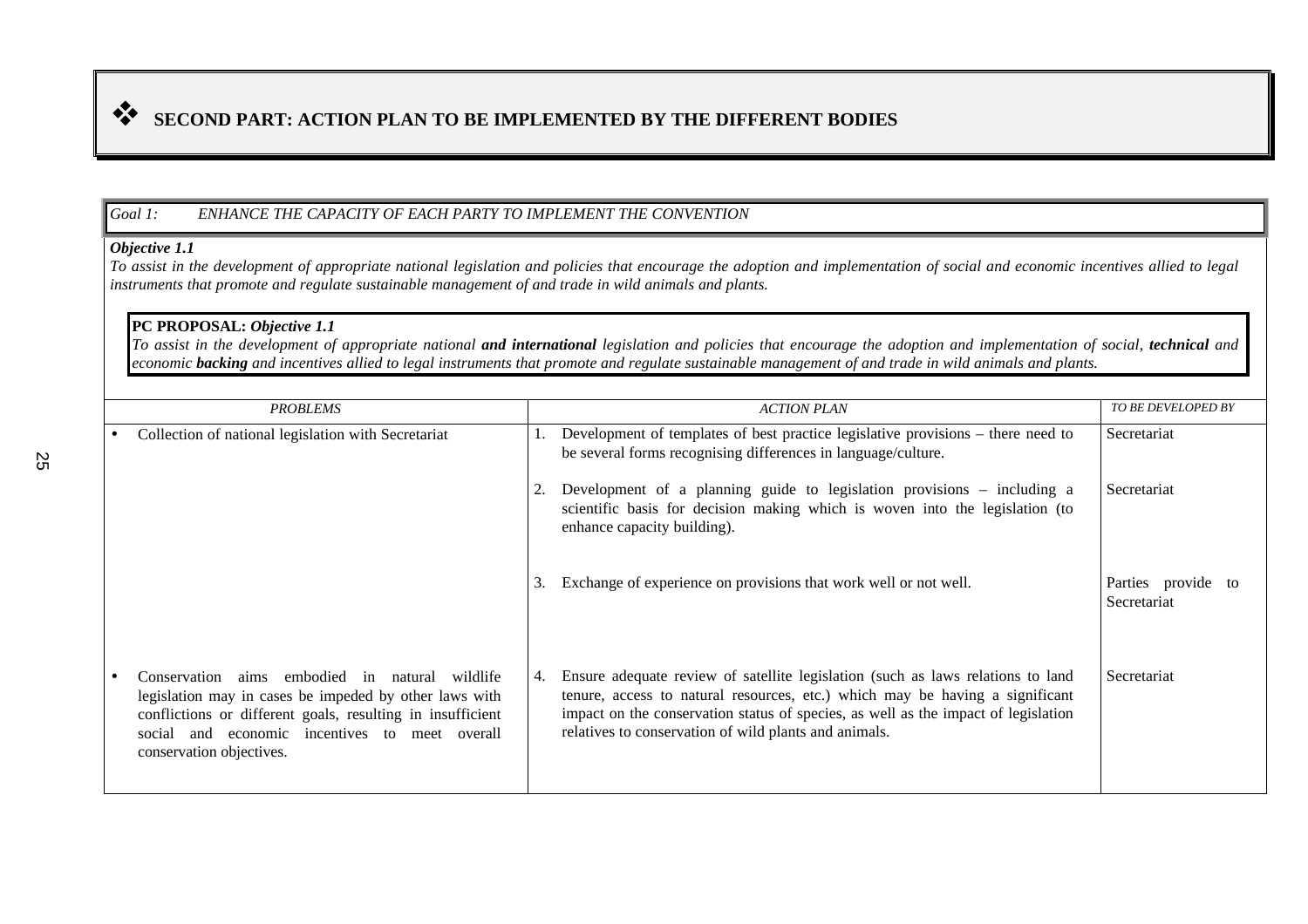*To strengthen the administrative, management and scientific capacity of Parties by improving the co-ordination of management and scientific authorities with other national agencies responsible for wild animals and plants.*

## **PC PROPOSAL:** *Objective 1.2*

*To strengthen the administrative, management and scientific capacity of Parties by improving the co-ordination between management and scientific authorities and at the same time with other national agencies responsible for wild animals and plants.*

| <b>PROBLEMS</b>                                                  |    | <b>ACTION PLAN</b>                                                                                                                | <b>TO BE DEVELOPED BY</b>                                  |
|------------------------------------------------------------------|----|-----------------------------------------------------------------------------------------------------------------------------------|------------------------------------------------------------|
| Different national levels/agencies - lack of clarity on<br>roles | 5. | Regional and within-Party workshops to identify functional<br>roles of all levels of administration and related agencies.         | Parties                                                    |
|                                                                  | 6. | Produce template procedural manuals- customised for<br>regional differences.                                                      | Parties                                                    |
|                                                                  |    | Directory within government for CITES issues.                                                                                     | Parties                                                    |
|                                                                  | 8. | Parties to designate a SA. (This is the context for scientific<br>basis to answer questions such as $-$ what species are traded). | designate,<br>Parties<br>Secretariat to<br>to<br>follow up |
|                                                                  |    | Improve co-ordination between SAs and other agencies<br>(universities, museums etc) to maximise transfer of<br>knowledge skills.  | <b>SA</b>                                                  |
|                                                                  |    | 10. Collate and make accessible lists of specialists (regional).                                                                  | SA, MA                                                     |

#### *Objective 1.3*

*To encourage Parties to strengthen their enforcement capacity and improve co-ordination among management authorities, other agencies (e.g. police, customs and quarantine), and the judiciary*

### **Note: cross-reference to discussion under** *Goal 2 Objective 2.5*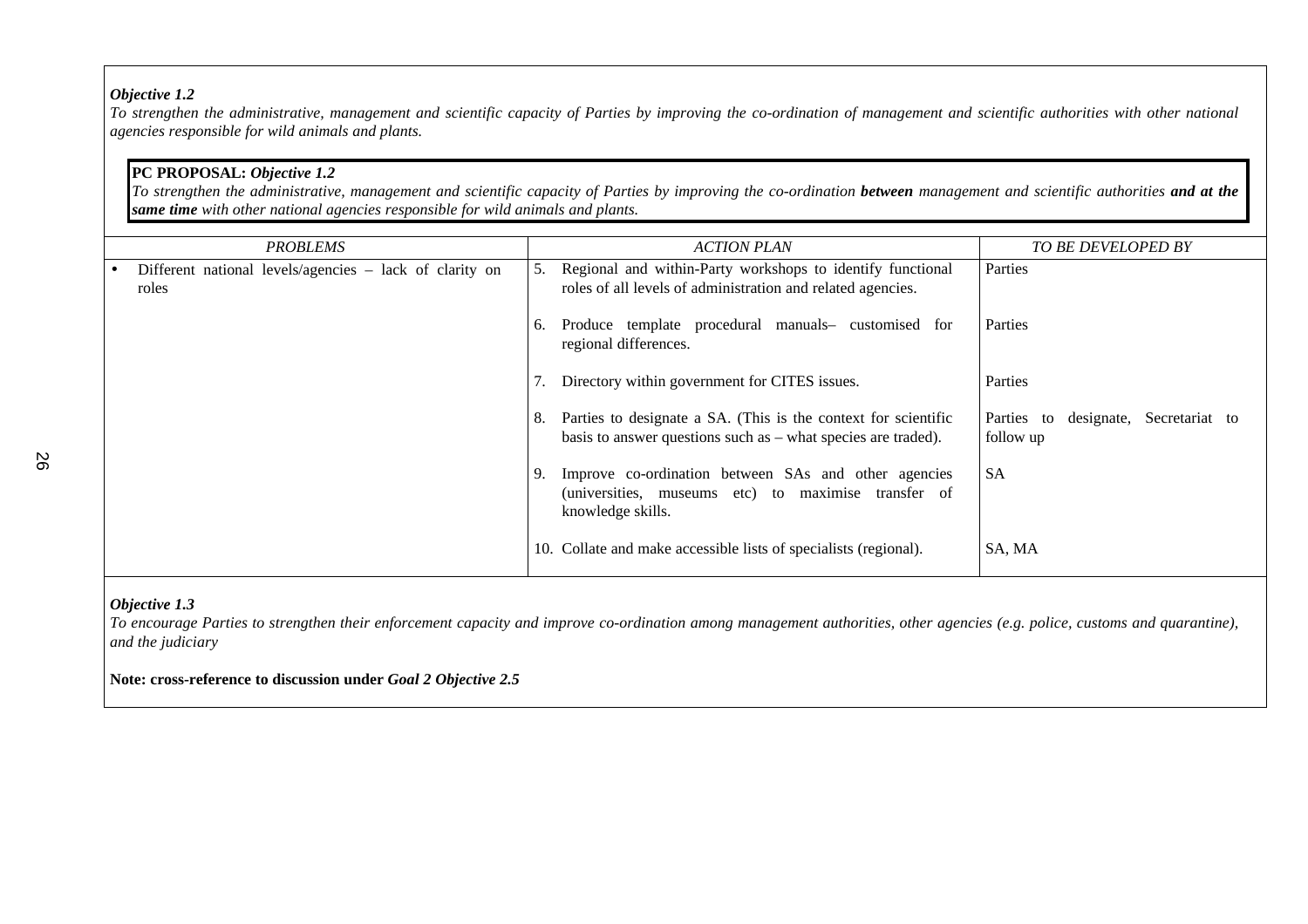*To facilitate development of appropriate technologies and information management systems to enhance the collection and exchange of information, including databases in regard to species and trade, as well as information in regard to CITES decisions and procedures, etc*

| <b>PROBLEMS</b>                                          | <b>ACTION PLAN</b>                                                                                                                                                                                                                                   | TO BE DEVELOPED BY           |
|----------------------------------------------------------|------------------------------------------------------------------------------------------------------------------------------------------------------------------------------------------------------------------------------------------------------|------------------------------|
| What have countries developed? This is for the most part | 11. A survey should be conducted.                                                                                                                                                                                                                    | Regional Representatives, PC |
| not known.                                               | 12. Encourage use of technology such as CD-ROM for data<br>distribution to Parties.                                                                                                                                                                  | (?)                          |
|                                                          | 13. Develop an information management strategy developed and<br>training campaigns. A template pilot project is underway in<br>Africa. The strategy will identify what technologies are<br>needed. This strategy can be developed for other regions. | (?)                          |
|                                                          | 14. Develop a "plain" language guide to the significant trade<br>process which explains the decision basis. Relates to goal of<br>understanding the convention.                                                                                      | (?)                          |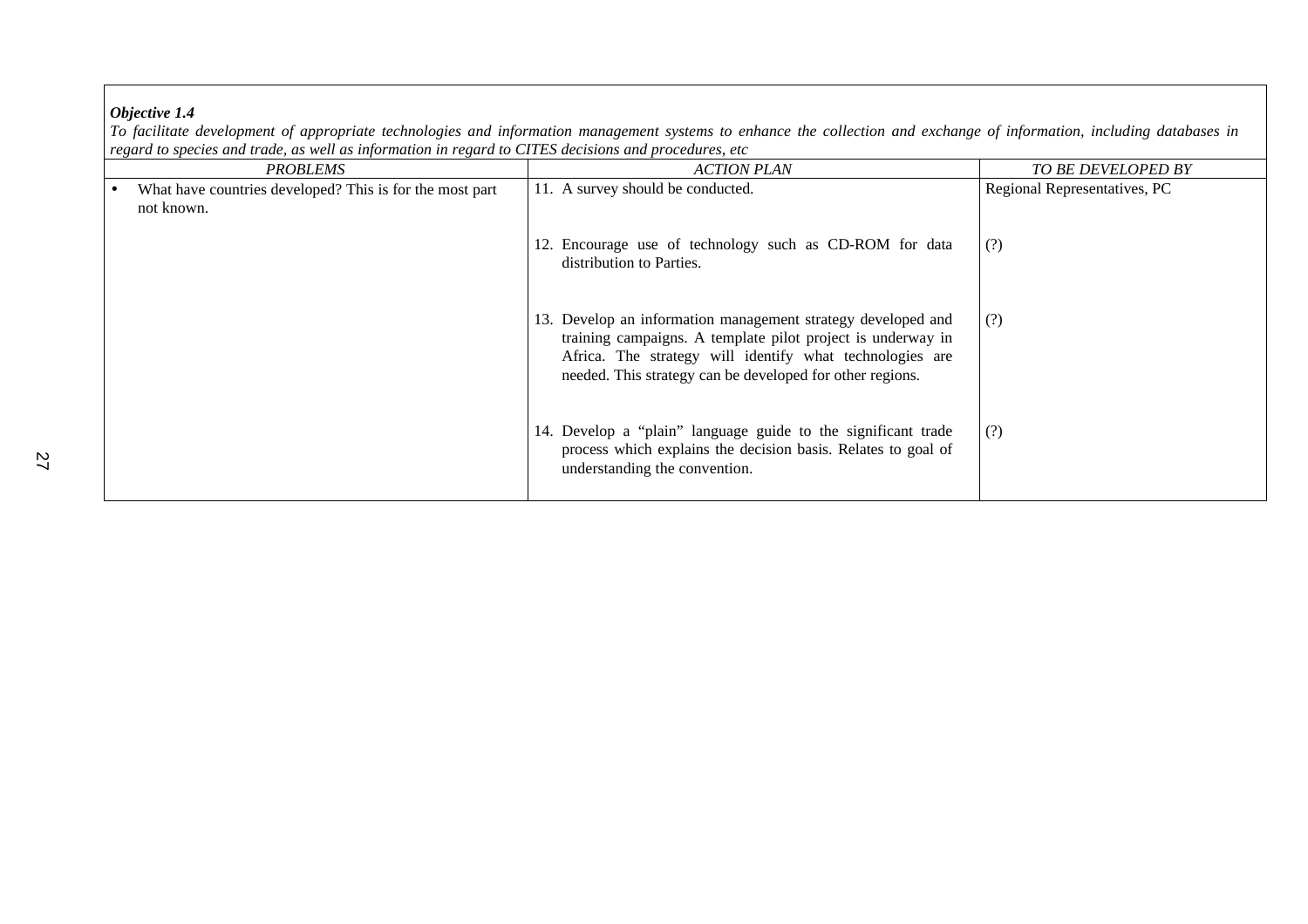*To use the organisations specialising in supporting the Convention to assist the Secretariat and Parties in building national capacities and to facilitate improved access to and management of databases.*

## **PC PROPOSAL:** *Objective 1.5*

*Improve access to available information, as well as the creation of a database in those countries that do not already have a database.*

|           | <b>PROBLEMS</b>                                                         | <b>ACTION PLAN</b>                                                                                                                                                                        | TO BE DEVELOPED BY      |
|-----------|-------------------------------------------------------------------------|-------------------------------------------------------------------------------------------------------------------------------------------------------------------------------------------|-------------------------|
|           | "To use the organisations" is not an objective itself                   | 15. Create incentives for the co-ordination and collaboration<br>between countries in the exchange of information.                                                                        | <b>Plants Committee</b> |
|           |                                                                         | 16. Consult with the different countries as to whether they have<br>databases in specific areas of information.                                                                           | <b>Plants Committee</b> |
|           |                                                                         | 17. Consult with the specialised organisations that support the<br>Convention.                                                                                                            | <b>Plants Committee</b> |
| $\bullet$ | WCMC database is not user friendly and data quality is<br>not specified | 18. Make it user-friendly.                                                                                                                                                                | <b>WCMC</b>             |
|           |                                                                         | 19. Parties to produce "fact" sheets of their involvement/activities<br>in CITES. Parties could produce data sets such as what<br>CITES species are represented in their protected areas. | Parties                 |
|           |                                                                         | 20. Encourage BGCI to reproduce the Botanic Gardens booklet.                                                                                                                              | <b>Plants Committee</b> |
|           |                                                                         | 21. Place on the Web site "lessons learnt" area.                                                                                                                                          | Secretariat, Parties    |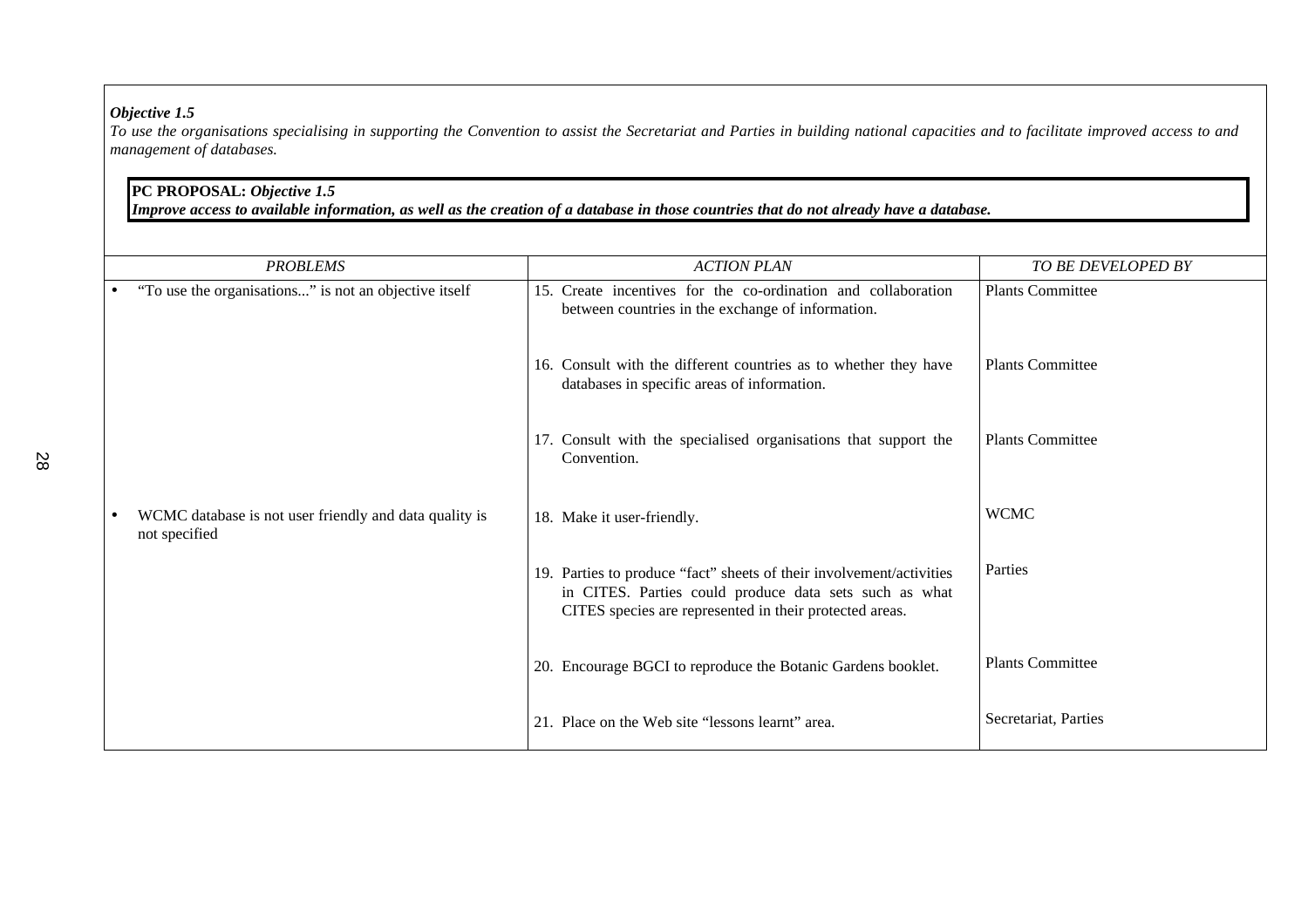*To ensure that all parties have at least one designated Scientific Authority.*

## **PC PROPOSAL:** *Objective 1.6* **( To move to 1.2)**

*To ensure that all parties have at least one designated Scientific Authority with experts in flora and fauna.*

| <b>PROBLEMS</b> | ACTION PLAN                                                                | TO BE DEVELOPED BY |
|-----------------|----------------------------------------------------------------------------|--------------------|
|                 | 22. Develop appropriate incentive measures to go to Standing<br>Committee. | Secretariat        |

### *Objective 1.7* **(To move to 1.3)**

*To increase the effectiveness of the Scientific Authorities of the Parties*

| <b>PROBLEMS</b>                                                  | <b>ACTION PLAN</b>                                                                                                                                                                                                                                             | <b>TO BE DEVELOPED BY</b> |
|------------------------------------------------------------------|----------------------------------------------------------------------------------------------------------------------------------------------------------------------------------------------------------------------------------------------------------------|---------------------------|
| Links to regional activities/networks need to be<br>strengthened | Development of a manual specifying the obligations and<br>23.<br>procedures of the Scientific Authorities in order to encourage<br>the development of specific courses for the Scientific<br>Authorities regarding their responsibilities and work<br>methods. | <b>Plants Committee</b>   |
|                                                                  |                                                                                                                                                                                                                                                                | <b>Plants Committee</b>   |
|                                                                  | 24. Development of regional directories that list the botanists in<br>each region who are experts in CITES-listed plants.                                                                                                                                      |                           |
|                                                                  | The Flora Committee will communicate to the Parties the<br>25.<br>importance and advisability of including plants experts<br>within the structure of the Scientific Authorities.                                                                               | <b>Plants Committee</b>   |
|                                                                  | 26. Get templates out.                                                                                                                                                                                                                                         | (?)<br>(?)                |
|                                                                  | 27. IUCN workshops.                                                                                                                                                                                                                                            |                           |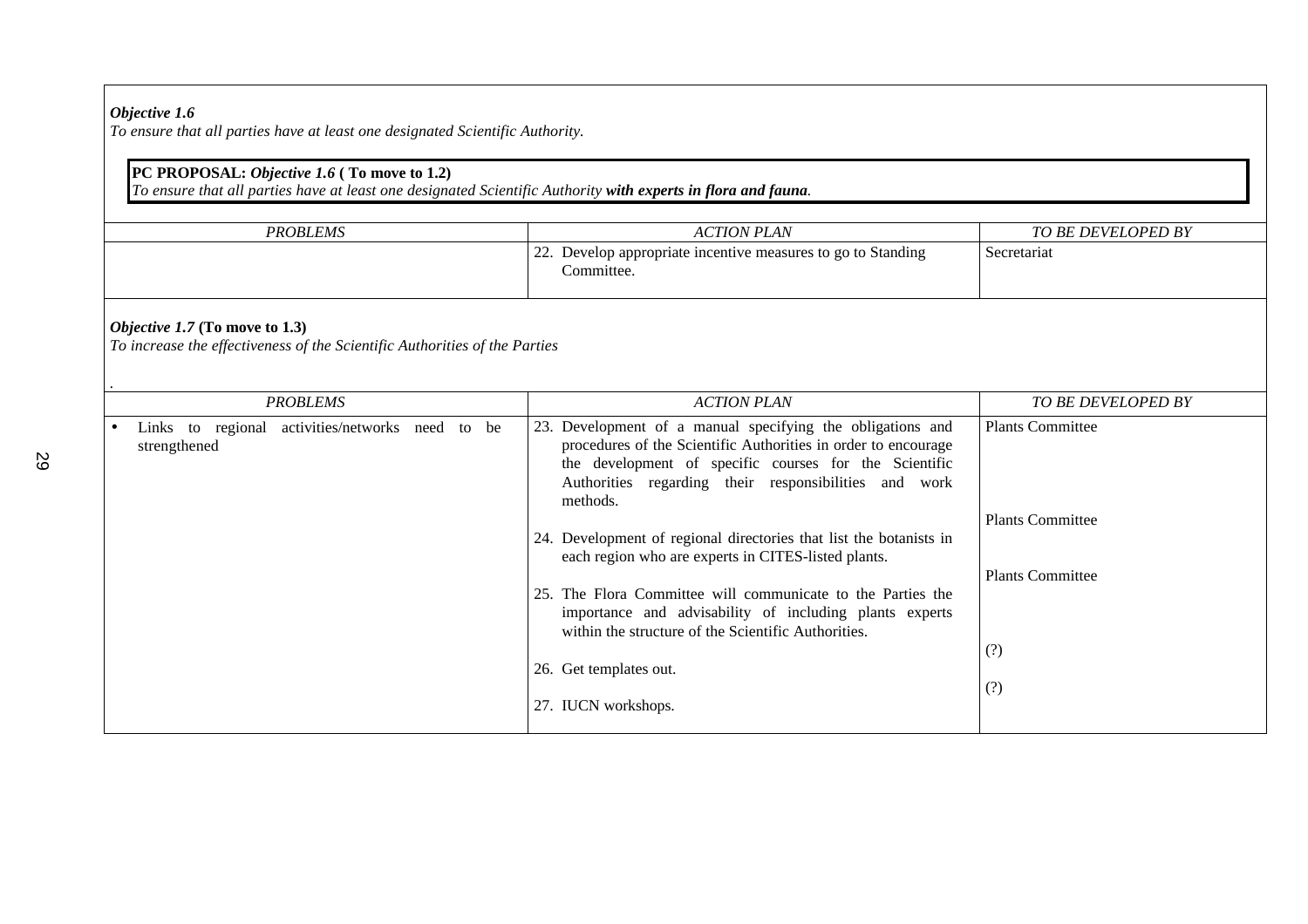*To encourage Parties to develop and implement effective conservation plans for the recovery of species, leading to their ultimate deletion from the appendices.* **Note: It was recommended that objective 1.8 be deleted and added to objective 2.4**

## **PC PROPOSAL***: Objective 1.8*

*To encourage Parties to develop and implement effective conservation plans and management programs for the recovery of species, leading to their ultimate deletion from the appendices.*

| <b>PROBLEMS</b> | <b>ACTION PLAN</b>                                                 | <b>TO BE DEVELOPED BY</b> |
|-----------------|--------------------------------------------------------------------|---------------------------|
|                 | 28. Circulation of the experience gained by different countries in | <b>Plants Committee</b>   |
|                 | conservation, management and the recovery of species to the        |                           |
|                 | remaining countries.                                               |                           |
|                 | 29. Promotion of the establishment of support mechanisms in the    | <b>Plants Committee</b>   |
|                 | conservation, management and the recovery of species in            |                           |
|                 | developing countries.                                              |                           |
|                 | 30. National and regional networked rescue centres for plants and  | Parties                   |
|                 | to promote legislation to move plants across borders.              |                           |
|                 | 31. To develop action plans for threatened species. Appendix I a   | Parties, Plants Committee |
|                 | priority for scientifically sound management plans. PC to be       |                           |
|                 | involved with reviewing management plans.                          |                           |

### *Objective 1.9*

*To encourage the proper funding for CITES implementation and enforcement by Parties, including the adoption of national mechanisms that have resource users make a greater contribution to such funding.*

**Note: It was recommended that this objective be transferred to Goal 7 and expand Goal 7 to operate at two levels: the Parties and the Secretariat**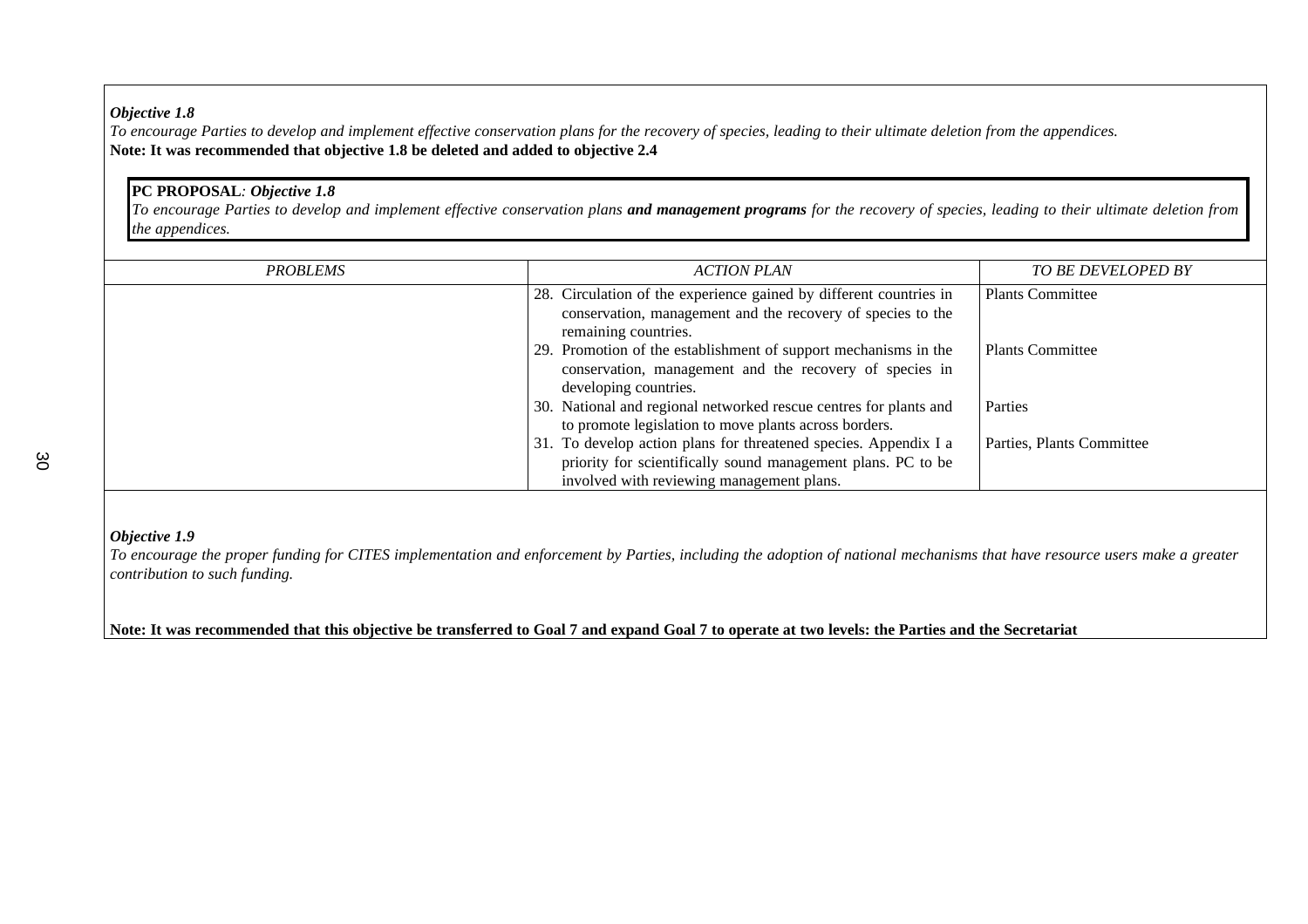*To fully use the potential of regional co-ordination and collaboration in capacity building efforts.*

| <b>PROBLEMS</b>                                                                                                                         | <b>ACTION PLAN</b>                                                                                                                             | TO BE DEVELOPED BY                |
|-----------------------------------------------------------------------------------------------------------------------------------------|------------------------------------------------------------------------------------------------------------------------------------------------|-----------------------------------|
| Lack of recognition of identification of existing regional<br>$\bullet$<br>networks and the consequent tapping into these<br>resources. | 32. Interaction with the plant orientated regional networks -<br>identify and make contact with relevant organisations.                        | PC, Regional Reps and Secretariat |
|                                                                                                                                         | 33. Promotion of the establishment of a fund that will facilitate<br>the tasks of the regional representatives on the Technical<br>Committees. | PC, SC                            |
|                                                                                                                                         | 34. Work closely with regional UNEP to effect greater capacity in<br>Parties.                                                                  | (?)                               |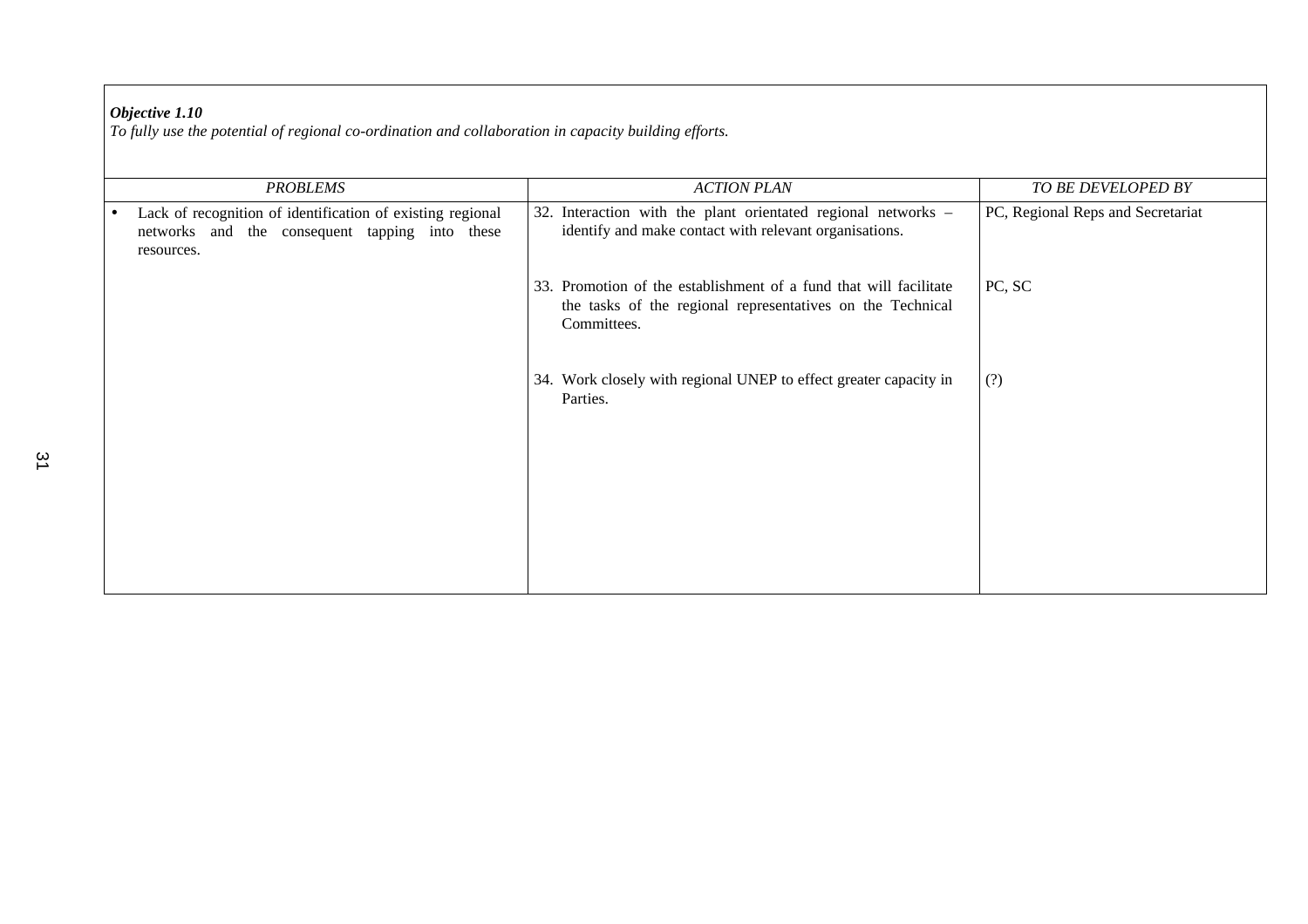### *Goal 2: STRENGTHEN THE SCIENTIFIC BASIS OF THE DECISION-MAKING PROCESSES*

### *Objective 2.1*

*To ensure that the Convention's appendices correctly reflect the conservation needs of species.*

## **PC PROPOSAL:** *Objective 2.1*

*To ensure that the Convention's appendices correctly reflect management and the conservation needs of species.*

| <b>PROBLEMS</b> | <b>ACTION PLAN</b>                                                                                                                                                                                                                                                                                                                                                                                                                                          | TO BE DEVELOPED BY                             |
|-----------------|-------------------------------------------------------------------------------------------------------------------------------------------------------------------------------------------------------------------------------------------------------------------------------------------------------------------------------------------------------------------------------------------------------------------------------------------------------------|------------------------------------------------|
|                 | 35. Revision of the Appendices so that only the taxons that fulfil<br>all the criteria remain listed.                                                                                                                                                                                                                                                                                                                                                       | Plants Committee                               |
|                 | 36. Significant trade and the review process contributes and<br>needs to continue. The impact these activities have had on<br>implementation of CITES should be examined. The review<br>should continue with both those species on the Appendices<br>and those not on. The difficult question of a measure of<br>effectiveness needs to be resolved. Part of the Strategic Plan<br>should be to measure performance – indicators needed to be<br>developed. | (?)                                            |
|                 | 37. Uplisting from App II to App I is usually seen as a failure,<br>but may be a positive $-$ e.g. the crocodile. Need similar<br>positive sustainable use (also under goal 4). App I to App II<br>are successes.                                                                                                                                                                                                                                           | (?)                                            |
|                 | 38. Need to identify – which species/taxa have conservation<br>needs – then what those need are – then get agreement from<br>the range states $-$ this to be done within regions.                                                                                                                                                                                                                                                                           | Plants Committee, Parties and Regional<br>Reps |
|                 | 39. Regions to propose $taxa - both$ unlisted $taxa$ which require<br>listing and listed taxa for review.                                                                                                                                                                                                                                                                                                                                                   | Parties and Regional Reps                      |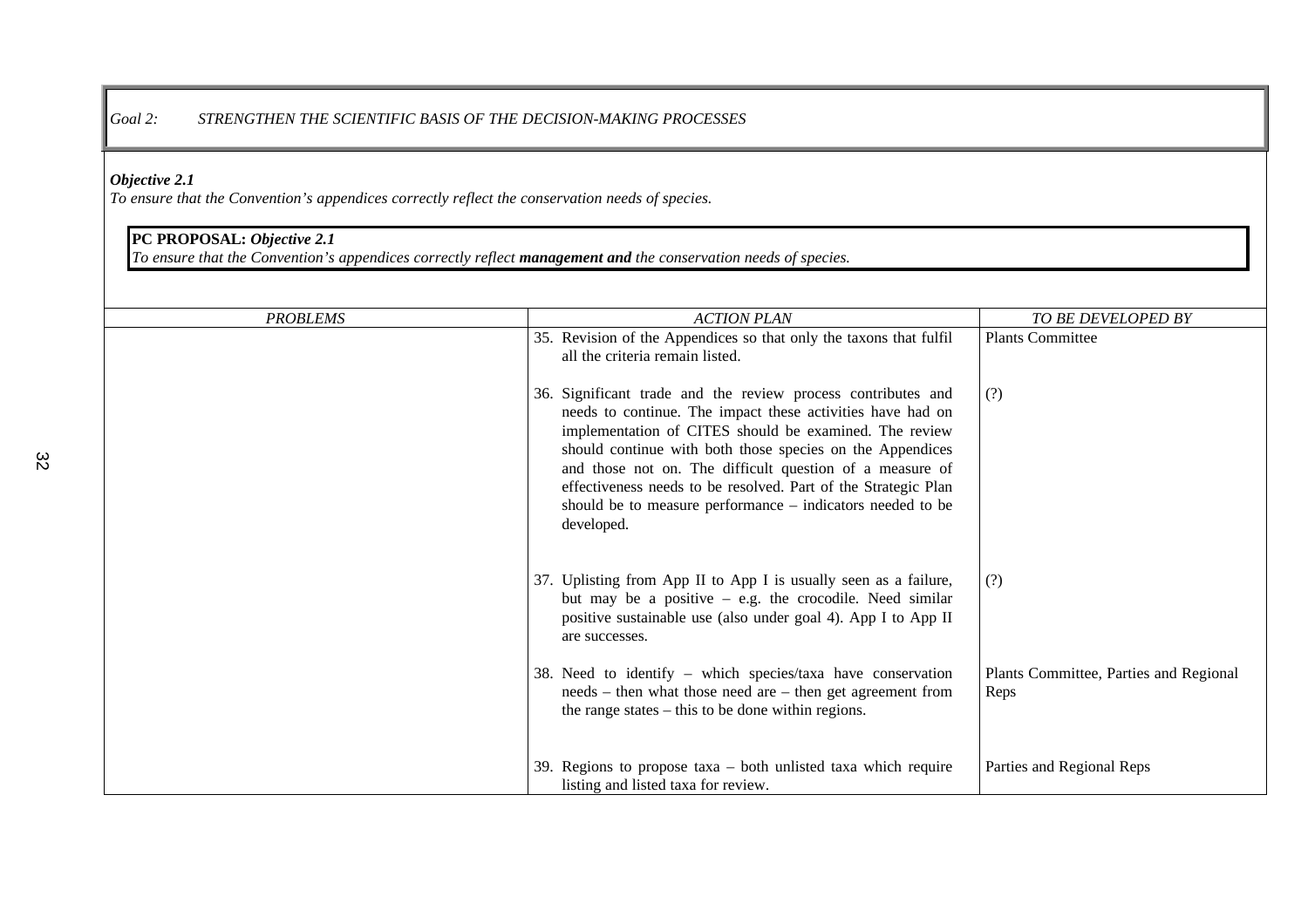*To ensure that decisions to amend the Convention's appendices are founded on sound and relevant scientific information that addresses agreed biological and trade criteria for such amendments.*

|           | <b>PROBLEMS</b>                                                   | <b>ACTION PLAN</b>                                                                                                                                                                                                                                                                                                                                                                                                                                                                                                   | TO BE DEVELOPED BY      |
|-----------|-------------------------------------------------------------------|----------------------------------------------------------------------------------------------------------------------------------------------------------------------------------------------------------------------------------------------------------------------------------------------------------------------------------------------------------------------------------------------------------------------------------------------------------------------------------------------------------------------|-------------------------|
|           | Parties are not applying 9.24 criteria in preparing<br>proposals. | 40. Parties to be urged to follow 9.24 criteria.                                                                                                                                                                                                                                                                                                                                                                                                                                                                     | Plants Committee, SC    |
|           |                                                                   | 41. 9.24 criteria summary tables to be disseminated.                                                                                                                                                                                                                                                                                                                                                                                                                                                                 | Secretariat             |
| $\bullet$ | PC and AC have no mandate to review proposals                     | 42. Scientific basis of listing proposal to be actively considered in<br>Technical Committees and recommendations provided on<br>request to Parties. For this reason it is necessary a detailed<br>analysis of proposals by the TC. This analysis would take into<br>account whether or not the proposals were based on<br>quantitative data taken directly form field studies. It would<br>also take into account the backed quality of these studies in<br>the national and/or international scientific community. | PC, AC                  |
|           |                                                                   | 43. Secretariat, in discharging its responsibility to review<br>proposals, to do so in consultation with TC with strong<br>participation of range states. Legitimize review of proposals<br>by TC.                                                                                                                                                                                                                                                                                                                   | PC, AC, Secretariat     |
|           |                                                                   | 44. Hold a Plants Committee meeting immediately following the<br>closing of the proposals session in order to analyse and<br>discuss the proposals.                                                                                                                                                                                                                                                                                                                                                                  | <b>Plants Committee</b> |
|           | Insufficient trade information in proposals                       | 45. More co-operation with international trade monitoring<br>bodies, use of standard units.                                                                                                                                                                                                                                                                                                                                                                                                                          | Secretariat, (?)        |
|           |                                                                   | 46. Annual report information to be analysed as well as just<br>collated.                                                                                                                                                                                                                                                                                                                                                                                                                                            | Parties                 |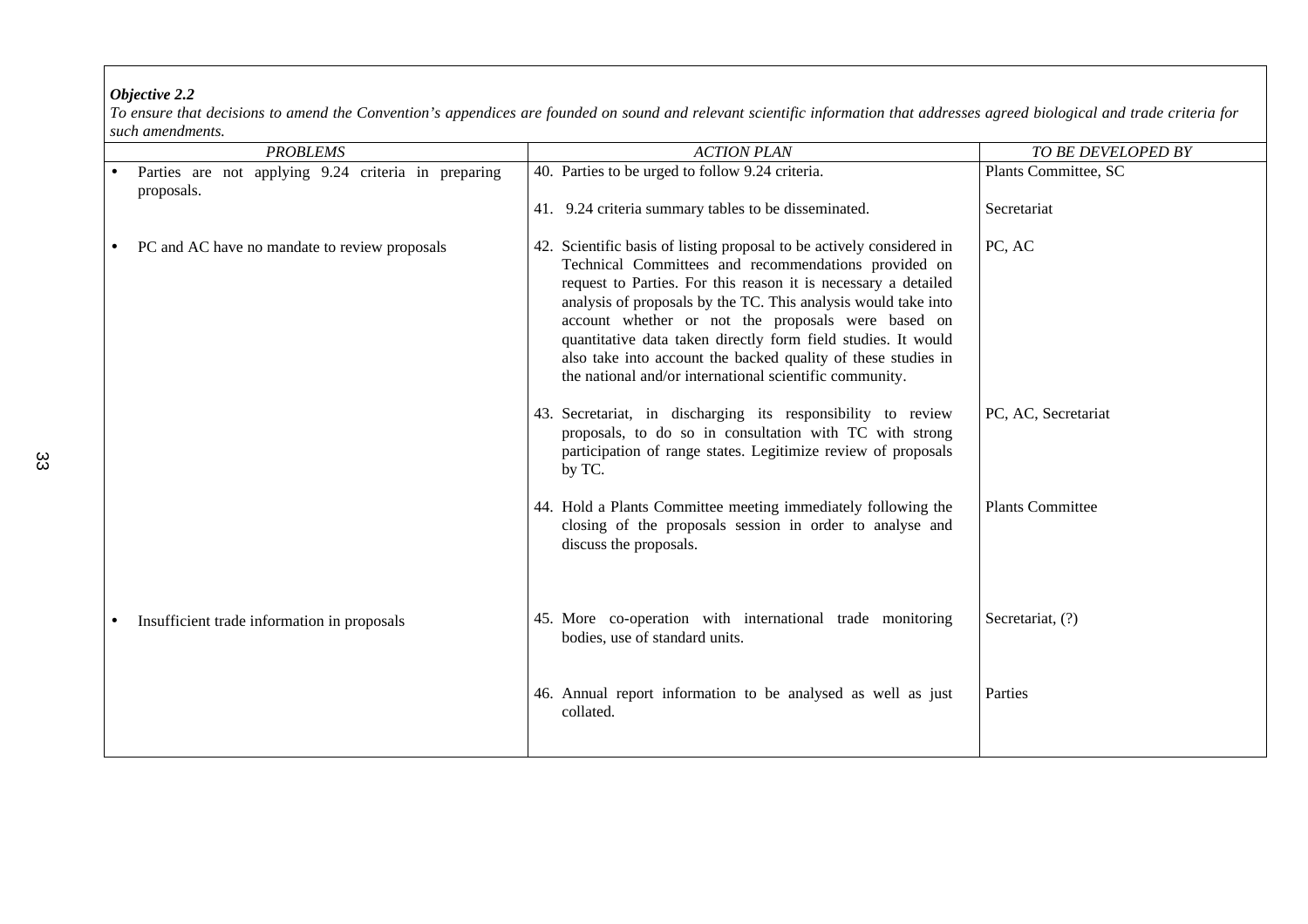*To improve the scientific basis by which Scientific Authorities make non-detriment findings.*

| Insufficient access to information and insufficient use of<br>available information.                           | 47. Formulation of a strategy that would include the scientific<br>community in the Committee's decisions (universities,<br>research centres and institutes, botanic gardens, national<br>parks, etc.).<br>48. To develop practical (minimum standard) guidelines for<br>making non-detrimental findings.<br>49. To ensure secure funding basis for undertaking field studies | PC, AC<br>AC, PC            |
|----------------------------------------------------------------------------------------------------------------|-------------------------------------------------------------------------------------------------------------------------------------------------------------------------------------------------------------------------------------------------------------------------------------------------------------------------------------------------------------------------------|-----------------------------|
|                                                                                                                |                                                                                                                                                                                                                                                                                                                                                                               |                             |
|                                                                                                                |                                                                                                                                                                                                                                                                                                                                                                               |                             |
|                                                                                                                |                                                                                                                                                                                                                                                                                                                                                                               |                             |
|                                                                                                                | identified under significant trade process- should be targeted<br>towards CBD objectives.                                                                                                                                                                                                                                                                                     | AC, PC, SC, Secretariat     |
|                                                                                                                | 50. SAs to exchange information.                                                                                                                                                                                                                                                                                                                                              | Parties                     |
|                                                                                                                | 51. Regional reps to be included in and facilitate the information<br>exchange.                                                                                                                                                                                                                                                                                               | Regional representatives    |
|                                                                                                                | 52. Set up a species management website that can be accessed by<br>Parties.                                                                                                                                                                                                                                                                                                   | Secretariat                 |
|                                                                                                                | 53. Ensure a proportion of money from harvest goes back to<br>research and monitoring.                                                                                                                                                                                                                                                                                        | Parties                     |
| Nationally based quotas – there is no power to request<br>scientific basis of quota as part of review process. | 54. Required for review through relevant TC. How quota is set to<br>be explained on application form.                                                                                                                                                                                                                                                                         | <b>Technical Committees</b> |
|                                                                                                                | 55. The adaptive management approach needs greater<br>recognition.                                                                                                                                                                                                                                                                                                            | Secretariat<br>PC, AC       |
|                                                                                                                | 56. Template management systems of guidelines/protocols<br>developed with review by TC.                                                                                                                                                                                                                                                                                       | Secretariat                 |
|                                                                                                                | 57. Initiate more interaction with $CBD - in$ particular through its<br>clearing house mechanism.                                                                                                                                                                                                                                                                             | Parties                     |
| Lack of coordination within Parties linking CITES and<br><b>CBD</b> issues                                     | 58. Create better mechanisms within Party administrations for<br>interaction between CITES and CBD areas.                                                                                                                                                                                                                                                                     |                             |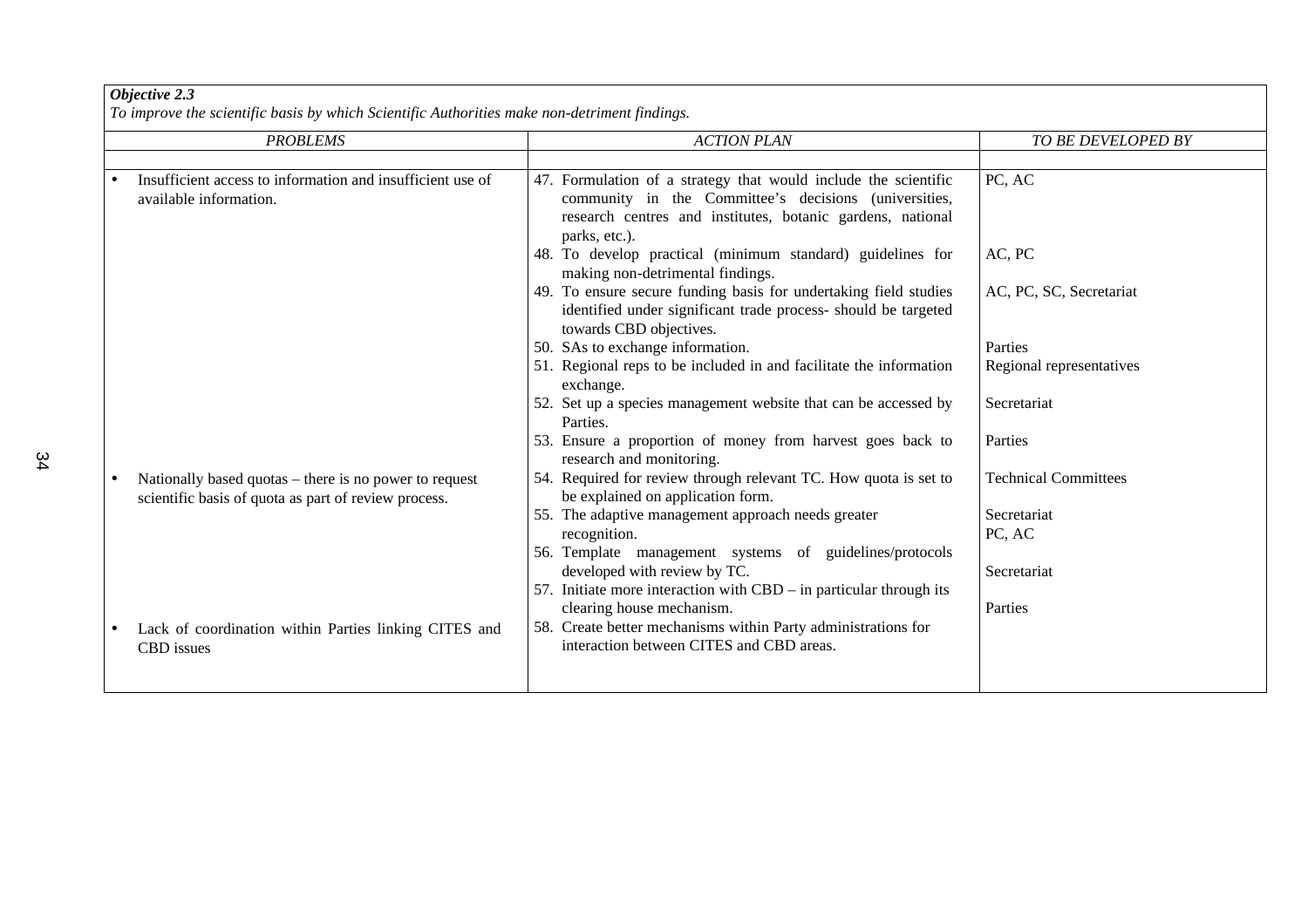*To encourage, guide and assist Parties to implement effective procedures for the recovery, conservation and management of species in the Convention's appendices.* **Note: need to craft this wording so that it doesn't suggest that a listing is all bad**

## **PC PROPOSAL:** *Objective 2.4*

*To encourage, guide and assist Parties and at regional level to develop and implement effective procedures for the recovery, conservation and management of species in the Convention's appendices leading to their ultimate deletion from the Appendices.*

| PROBLEMS | ACTION PLAN                                                                                                                                                                                                                                                                                                   | <b>TO BE DEVELOPED BY</b> |
|----------|---------------------------------------------------------------------------------------------------------------------------------------------------------------------------------------------------------------------------------------------------------------------------------------------------------------|---------------------------|
|          | 59. Development of model plans for the recuperation,<br>conservation and management of species listed in the<br>Appendices which could be used both on a national as well as<br>regional level. These model plans would take into account<br>traditional management methods used in the country of<br>origin. | <b>Plants Committee</b>   |
|          | 60. Development of mechanisms that would strengthen the                                                                                                                                                                                                                                                       | <b>Plants Committee</b>   |
|          | research organisations in developing countries.                                                                                                                                                                                                                                                               |                           |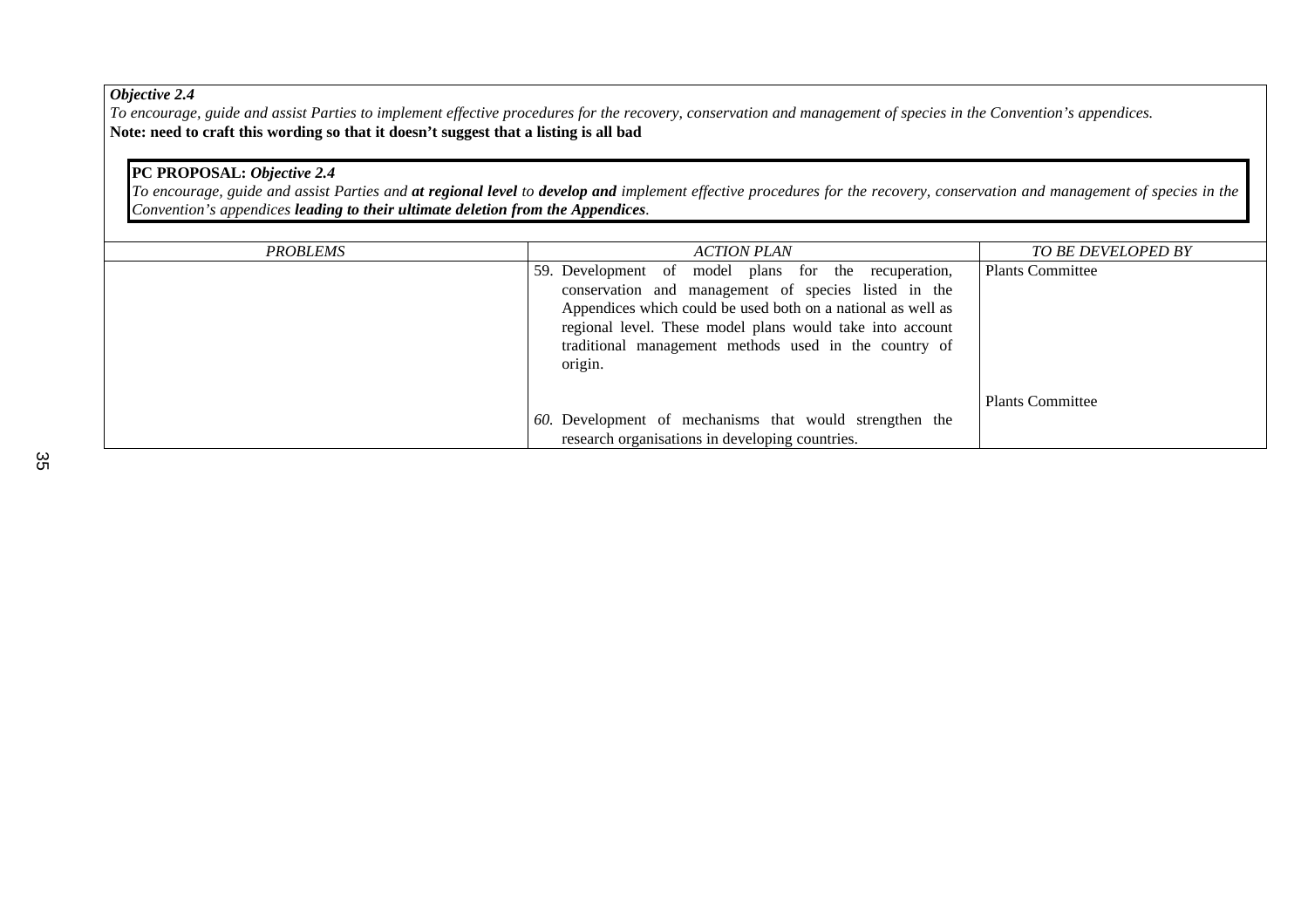*To encourage further research, including research into innovative technologies relevant to CITES implementation and enforcement.*

### **PC PROPOSAL:** *Objective 2.5*

*To encourage at national and regional level further research, including research into innovative technologies relevant to CITES implementation and enforcement.*

| <b>PROBLEMS</b>                                                                    | <b>ACTION PLAN</b>                                                                                                          | TO BE DEVELOPED BY               |
|------------------------------------------------------------------------------------|-----------------------------------------------------------------------------------------------------------------------------|----------------------------------|
|                                                                                    | 61. Determination of the projects that need to be taken on, both<br>on a national as well as regional level.                | <b>Plants Committee</b>          |
|                                                                                    | 62. Establishment of criteria for the selection of projects and the<br>evaluation of the results.                           | <b>Plants Committee</b>          |
| maximizing<br>application<br>technology<br>of<br><b>Not</b><br>in                  | 63. Seek input from enforcement agencies as to their needs.                                                                 | MA                               |
| enforcement activities                                                             | 64. Educate enforcement agencies re technology which could be<br>useful to them eg microchipping, DNA.                      | MA, SA                           |
|                                                                                    | 65. Outreach to foundations for funding.                                                                                    | Parties                          |
|                                                                                    | 66. To contribute articles to Secretariat's newsletters- reports on<br>'hot spots'.                                         | Parties                          |
|                                                                                    | 67. Complete and disseminate information sheets/manual- focus<br>on key target species.                                     | <b>Plants Committee, Parties</b> |
|                                                                                    | 68. Maximize use of digital technology e.g. email, CD-ROM,<br>Internet.                                                     | PC, AC, Parties, Secretariat     |
| Not fully utilizing academic community                                             | 69. To communicate research needs to academic community.                                                                    | <b>SA</b>                        |
|                                                                                    | 70. Tailor scholarships/postgraduate courses to encourage<br>research on CITES issues.                                      | <b>SA</b>                        |
| Propagation for commercial purposes often carried out<br>outside the range states. | 71. Transferring modern propagation techniques and knowledge<br>to countries of origin.                                     | <b>SA</b>                        |
| Delinking of research effort from wild populations                                 | 72. Strategies and technologies and management to link with<br>wild populations.                                            | <b>SA</b>                        |
|                                                                                    | 73. Identification of relevant technology followed by compilation<br>of list of available expertise.                        | SA, Regional reps                |
|                                                                                    | 74. Use technology that focuses on saving wild populations e.g.<br>African cycad micro chipping.                            | MA, SA                           |
|                                                                                    | 75. List of clearly articulated CITES problems and needs that<br>require research with links to potential funding agencies. | MA, SA                           |
|                                                                                    | Note: suggest to move to 7.4                                                                                                |                                  |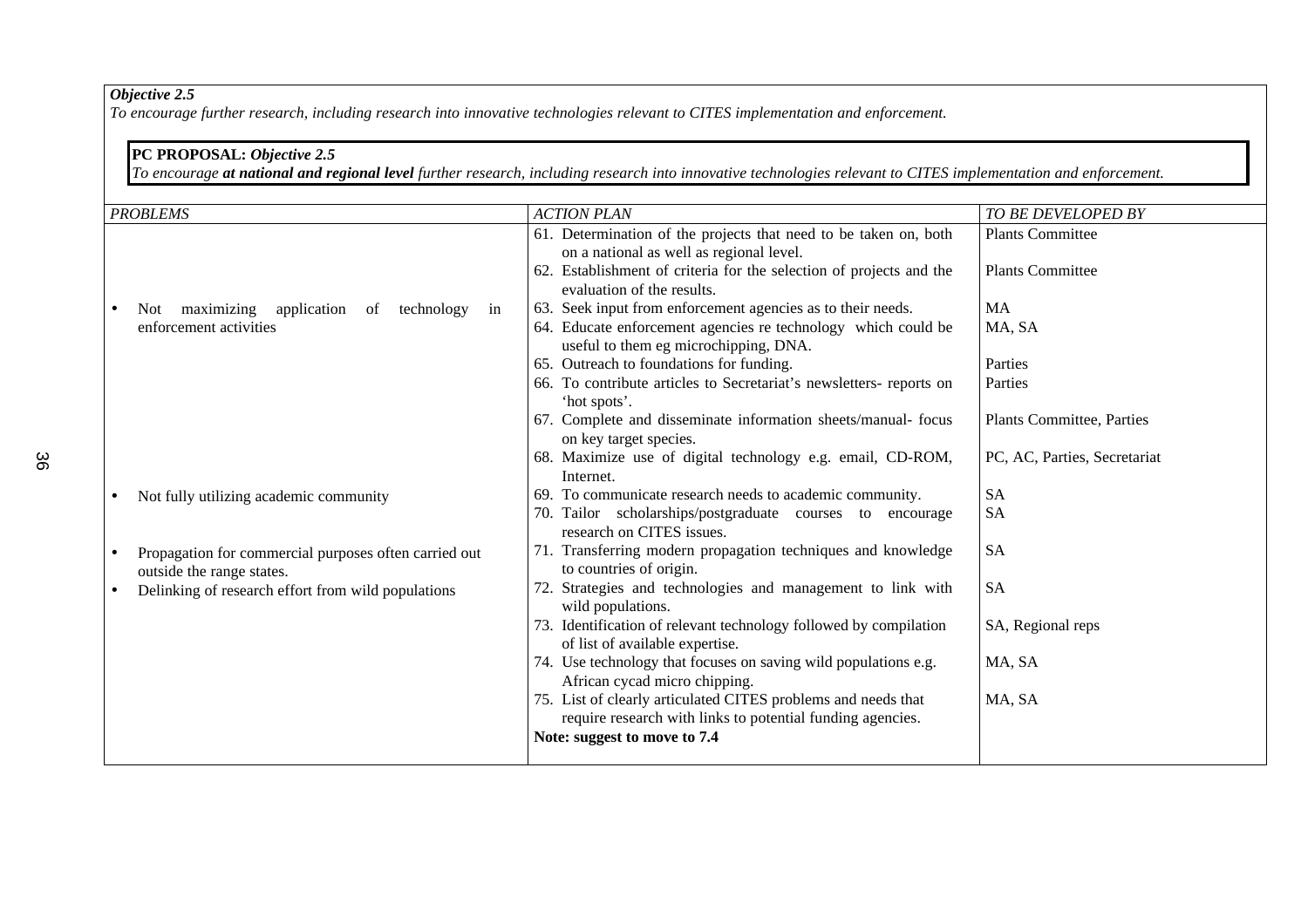To encourage that the above objectives, and those under 2.4 and 2.5 in particular, are pursued where appropriate at the regional level.

### **Note: To be deleted as it is redundant and it could be resolved in the following manner: to add the mention "at regional level" in objectives 2.4 and 2.5.**

| <b>PROBLEMS</b> | ACTION PLAN                                                                                                                 | <b>TO BE DEVELOPED BY</b> |
|-----------------|-----------------------------------------------------------------------------------------------------------------------------|---------------------------|
|                 | 76. To solicit funding for regional workshops.                                                                              | SC, Regional Reps         |
|                 | 77. Establish regional CITES implementation coordinator<br>positions, to be situated within existing regional institutions. | <sub>SC</sub>             |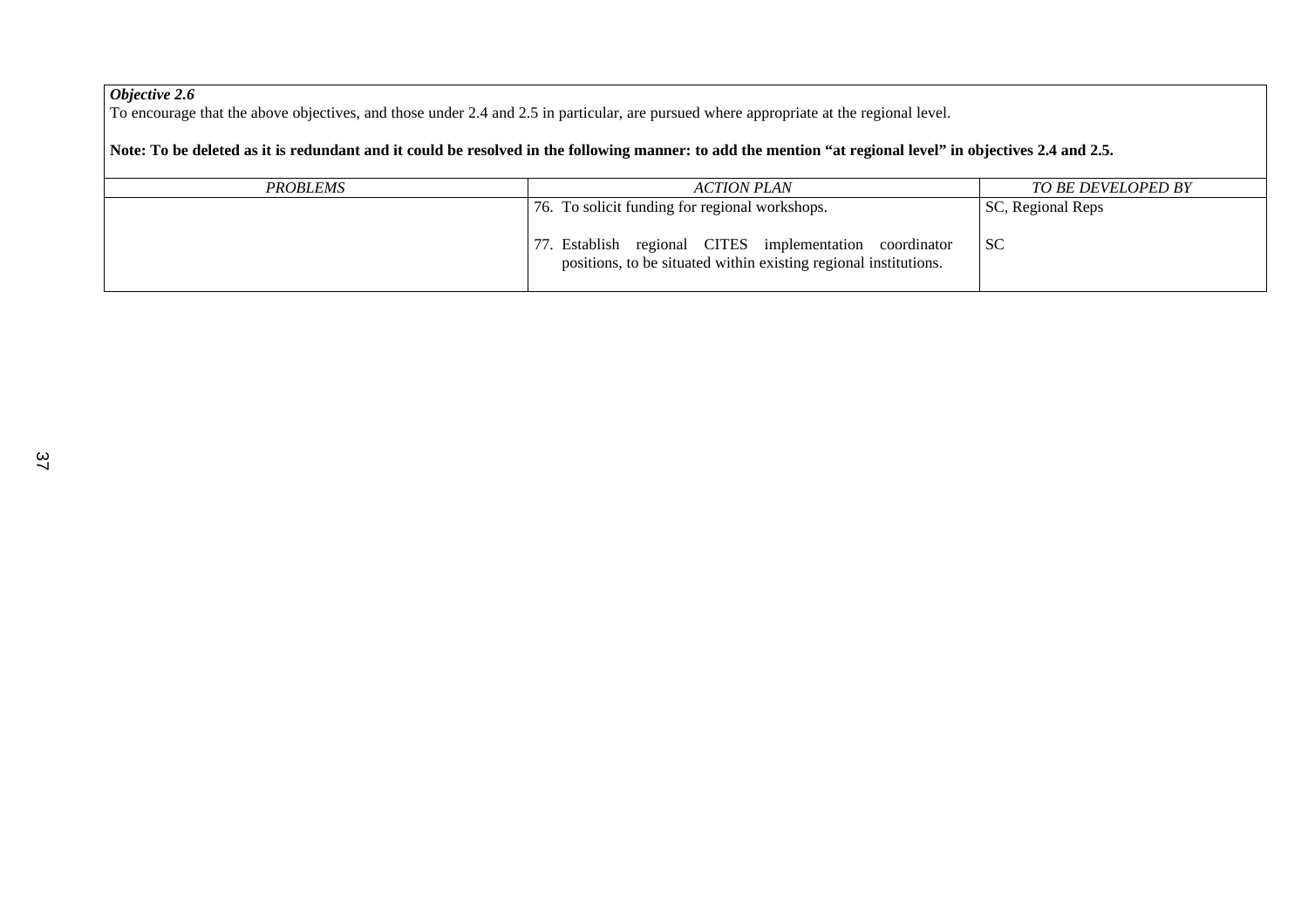| Goal 3:<br><b>CONTRIBUTE TO THE ELIMINATION OF ILLEGAL INTERNATIONAL TRADE IN WILD ANIMALS AND PLANTS</b> |                                                                                                                             |                           |
|-----------------------------------------------------------------------------------------------------------|-----------------------------------------------------------------------------------------------------------------------------|---------------------------|
| <b>PROBLEMS</b>                                                                                           | <b>ACTION PLAN</b>                                                                                                          | <b>TO BE DEVELOPED BY</b> |
|                                                                                                           | 78. Communicate priorities for enforcement to enforcement<br>agencies, for example identifying one major priority per year. | Plants Committee, SA, MA  |
|                                                                                                           | 79. Train staff in enforcement agencies: break into their own<br>existing training sessions / information networks.         | MA, SA                    |
|                                                                                                           | 80. Improve distribution of existing tools for enforcement on<br>plants (CITES-Newsletter, Checklists, etc.).               | Secretariat, MA, SA       |
|                                                                                                           | 81. Increase use of simple targeted materials (posters, leaflets,<br>articles).                                             | MA, SA                    |
|                                                                                                           | 82. Promote judicial awareness of CITES issues, e.g. contribute<br>papers/articles to judges conferences, law journals).    | MA, SA                    |
|                                                                                                           | 83. Award "smart enforcers" (Plantbuster of the Year / Golden<br>Cactus Award).                                             | MA, SA                    |

*To promote a high degree of co-operation, co-ordination and collaboration among national and international law enforcement agencies.*

| <b>PROBLEMS</b> | <b>ACTION PLAN</b>                                                                                                                     | TO BE DEVELOPED BY       |
|-----------------|----------------------------------------------------------------------------------------------------------------------------------------|--------------------------|
|                 | 84. Build capacity in enforcement agencies: Each enforcement<br>agency to identify suitable contact person for CITES/plants<br>issues. | MA, Enforcement agencies |
|                 | 85. Provide information on illegal trade, seizures & ongoing<br>investigations to relevant Parties.                                    | Enforcement agencies/MA  |

## *Objective 3.2*

*To stimulate bilateral, regional and global efforts to combat illegal international trade in wild animals and plants.*

| <b>PROBLEMS</b> | ACTION PLAN                                                                                                   | <b>TO BE DEVELOPED BY</b>  |
|-----------------|---------------------------------------------------------------------------------------------------------------|----------------------------|
|                 | 86. Parties to report on level of communication/collaboration<br>between agencies, especially SA-Enforcement. | Who co-ordinates/compiles? |
|                 | 87. Liaison with Interpol Working Group on Environmental<br>Crime.                                            | Secretariat, MA            |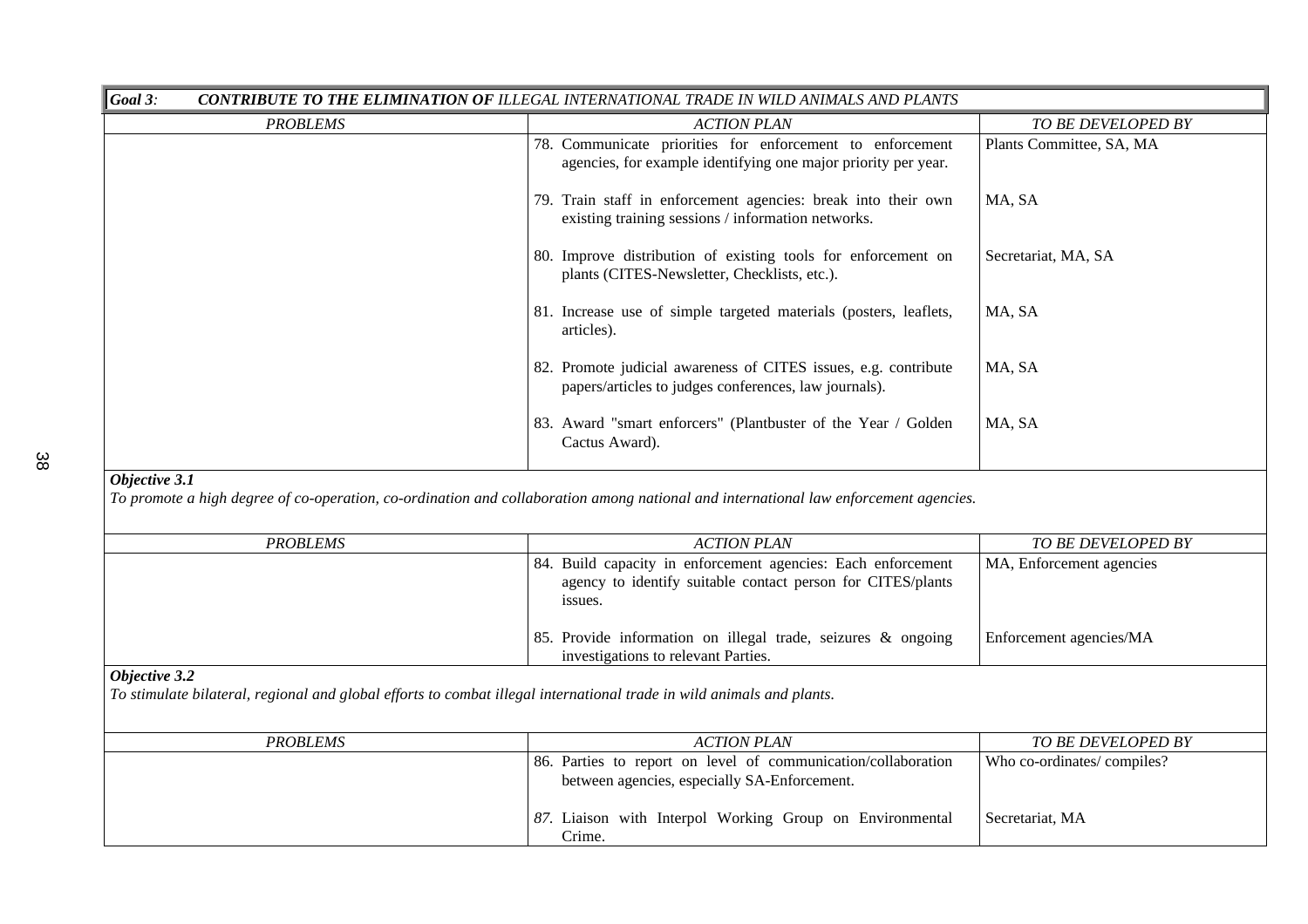*To encourage the development of effective regional co-operative efforts, particularly among countries with common borders.*

| <b>PROBLEMS</b> | <b>ACTION PLAN</b>                                                                                                                                                                                                                             | TO BE DEVELOPED BY |
|-----------------|------------------------------------------------------------------------------------------------------------------------------------------------------------------------------------------------------------------------------------------------|--------------------|
|                 | 88. Initiate regional enforcement contact networks, e.g. to operate<br>informally through email. PC/AC regional reps to be<br>included, subject to confidentiality requirements (i.e. on<br>generic issue level, not specific investigations). | Parties            |
| $\sim$          |                                                                                                                                                                                                                                                |                    |

#### *Objective 3.4*

*To encourage mutual technical assistance in enforcement matters.*

| <b>PROBLEMS</b> | ACTION PLAN                                                  | TO BE DEVELOPED BY |
|-----------------|--------------------------------------------------------------|--------------------|
|                 | 89. Educate enforcement agencies re technology that could be |                    |
|                 | useful to them eg microchipping, DNA.                        |                    |
|                 | Note: overlap with 2.5                                       |                    |
|                 |                                                              |                    |

### **PC PROPOSAL:** *New!: Objective 3.5 To improve awareness within enforcement agencies of illegal trade in CITES plant issues.*

## 39

## **PC PROPOSAL:** *New!: Objective 3.6*

*To facilitate enforcement tasks by creating identification materials for CITES-listed plant species.*

| <b>PROBLEMS</b> | <b>ACTION PLAN</b>                                                                                                                                                                                                                   | <i>TO BE DEVELOPED BY</i> |
|-----------------|--------------------------------------------------------------------------------------------------------------------------------------------------------------------------------------------------------------------------------------|---------------------------|
|                 | 90. Active collaboration in the production process of pertinent<br>identification materials, as well as the production of other<br>materials that could be used in training courses for the<br>authorities in charge of enforcement. | <b>Plants Committee</b>   |
|                 | 91. Promotion of the development of new technologies for the<br>identification of plant species in trade.                                                                                                                            | <b>Plants Committee</b>   |
|                 | 92. Identification sheets of the proposed taxa to be included in the<br>proposals.                                                                                                                                                   | <b>Plants Committee</b>   |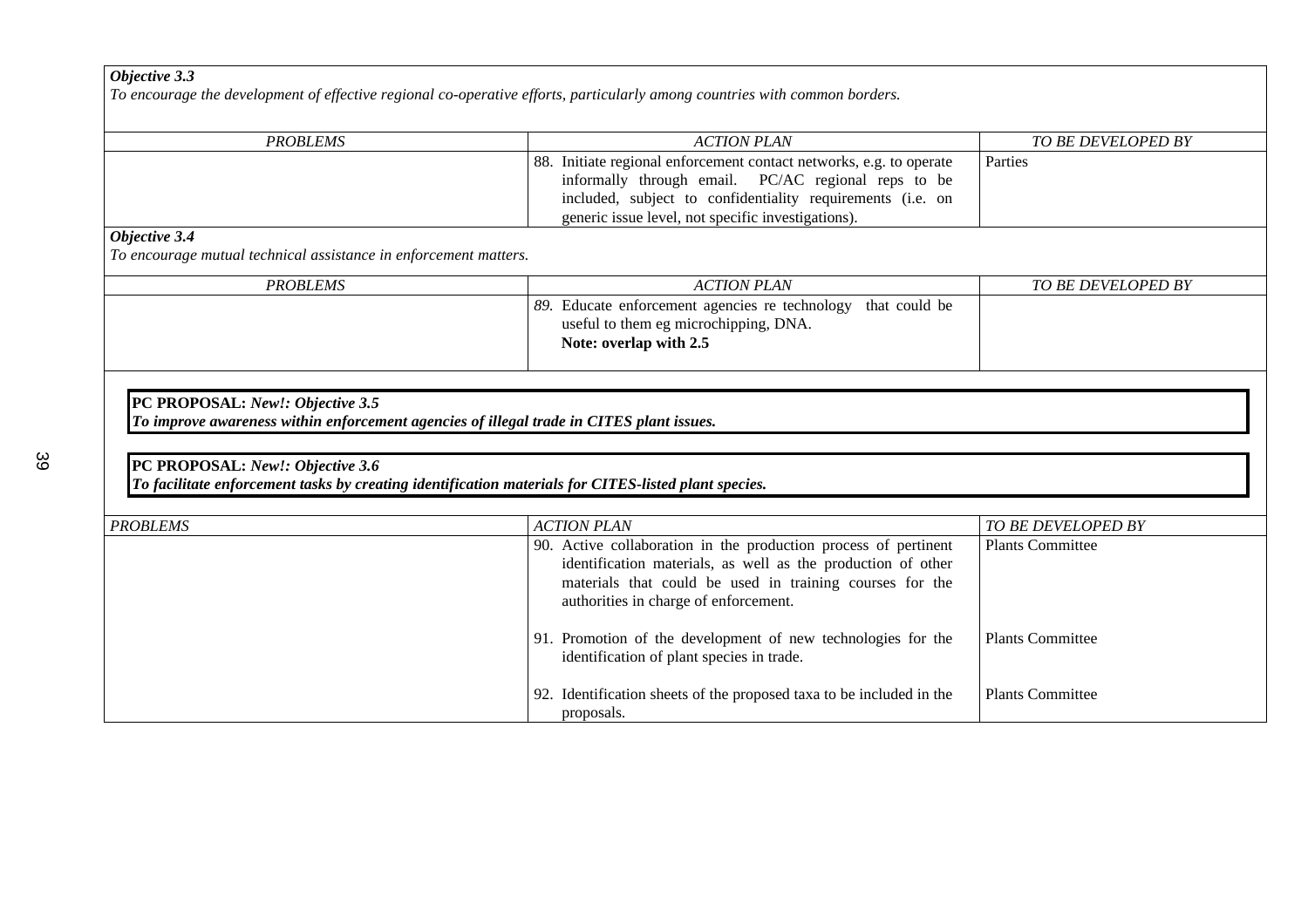| Goal 4:<br>TO PROMOTE GREATER UNDERSTANDING OF THE CONVENTION |                                                                                                                                                            |                                               |
|---------------------------------------------------------------|------------------------------------------------------------------------------------------------------------------------------------------------------------|-----------------------------------------------|
| <b>PROBLEMS</b>                                               | <b>ACTION PLAN</b>                                                                                                                                         | TO BE DEVELOPED BY                            |
| Insufficient co-operation between countries                   | 93. Importing countries twin with exporting countries (on heavily<br>illegal traded plants).                                                               | Parties                                       |
|                                                               | 94. To list all existing co-operation programs between countries,<br>then fill in gaps.                                                                    | Secretariat, PC                               |
|                                                               | 95. Identify other interested organisations to let them know who<br>we (CITES-Plants) are.                                                                 | Secretariat, PC Chair                         |
|                                                               | Note: also relevant to goal 5                                                                                                                              |                                               |
| To make sure right message is formulated (how)                | 96. Assess level of understanding of CITES/ what the<br>misunderstandings are at the user level (base for public<br>related campaign).                     | Secretariat, Parties                          |
|                                                               | 97. Parties who have educational materials to send it to some co-<br>ordinating place as examples for other Parties.                                       | Parties, Secretariat                          |
|                                                               | 98. Target information to different stakeholders in their own<br>publications in their own "language", e.g. scientific journals,<br>traders' newsletters). | Regional reps, MA, SA                         |
|                                                               | 99. Display at COPs of existing educational/enforcement<br>materials from the Parties.                                                                     | Secretariat, Parties                          |
|                                                               | 100. Better use of electronic information.                                                                                                                 | Secretariat,<br>Parties,<br>Regional reps, TC |
|                                                               | 101. Cultivate more continuity in the flow of information by<br>identifying long term exchange persons.                                                    | Parties, Regional reps                        |
|                                                               |                                                                                                                                                            | SC, PC, AC                                    |
| To train trainers<br>Needs financial support                  | 102. To promote and/or support courses to train trainers.                                                                                                  | SC, Parties                                   |
|                                                               | 103. To develop mechanisms to get financial support.                                                                                                       |                                               |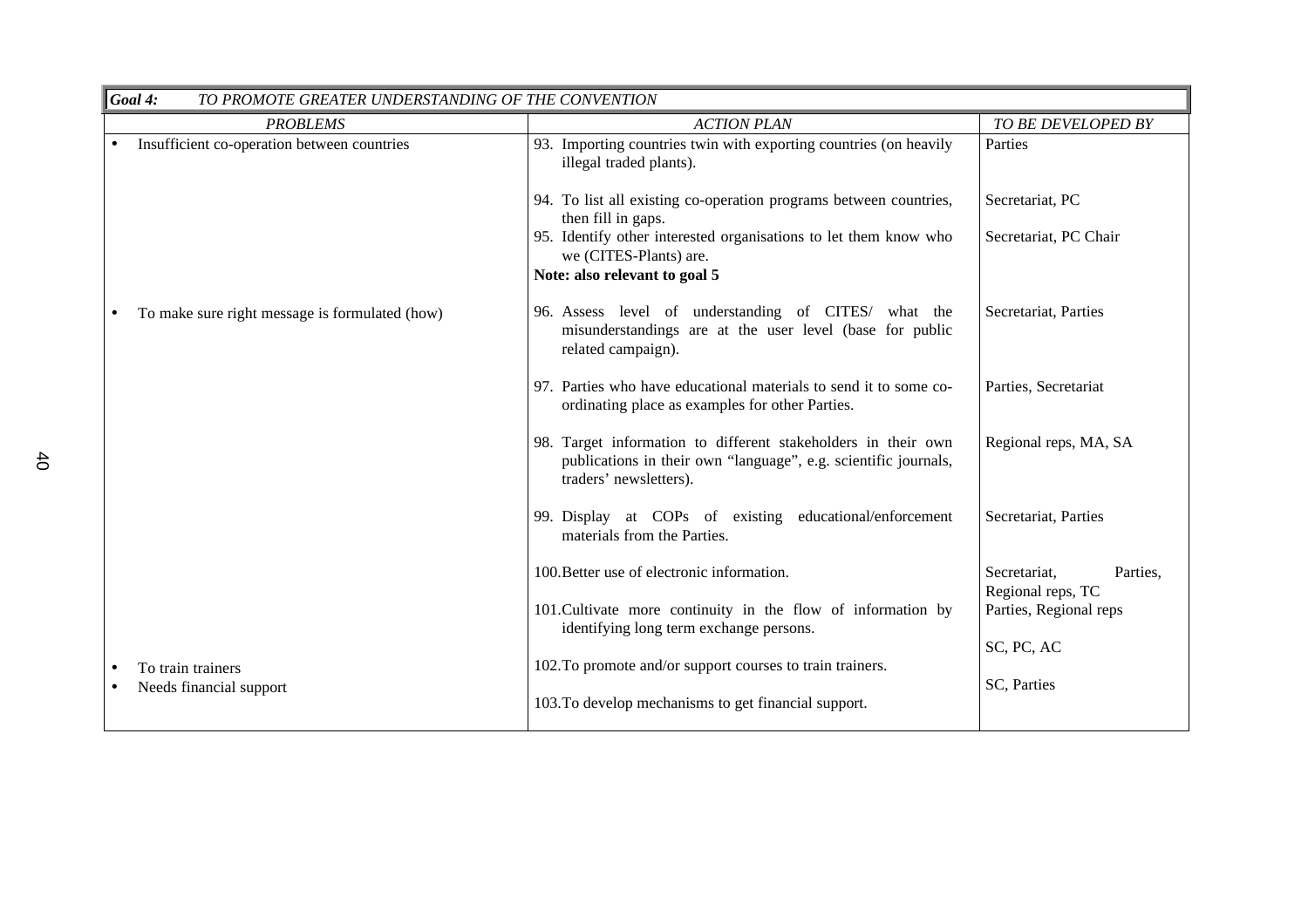*To strengthen partnership with national and international NGOs.*

### **PC PROPOSAL:** *Objective 4.1*

*To improve communication and collaboration with national and international NG*Os.

| <b>PROBLEMS</b>             | <b>ACTION PLAN</b>                                                                                                                         | <b>TO BE DEVELOPED BY</b> |
|-----------------------------|--------------------------------------------------------------------------------------------------------------------------------------------|---------------------------|
|                             | 104. Collaboration with the NGOs in the design of a re-evaluation<br>campaign regarding the meaning of CITES Appendix II for<br>consumers. | <b>Plants Committee</b>   |
|                             | 105. Expand mailing list of CITES-News to more NGOs.                                                                                       | Secretariat               |
|                             | 106. Check participants lists (COP, other plants meetings).                                                                                | Secretariat               |
|                             | 107. Circulate information on CITES meetings to NGOs.                                                                                      | MA                        |
| $\Omega$ is atime $\Lambda$ |                                                                                                                                            |                           |

#### *Objective 4.2*

*To strengthen alliance with relevant local communities, consumer groups, traders and trade associations.*

## **PC PROPOSAL:***Objective 4.2* To **improve communication and collaboration** with relevant local communities, consumer groups, traders and trade associations.

| PROBLEMS | ACTION PLAN                                                      | TO BE DEVELOPED BY      |
|----------|------------------------------------------------------------------|-------------------------|
|          | 108. Promotion of the development of campaigns for the diffusion | <b>Plants Committee</b> |
|          | of information addressed specifically to each of these areas.    |                         |
|          | 109. Promotion of research and development projects with local   | <b>Plants Committee</b> |
|          | communities, businesspeople and business organisations.          |                         |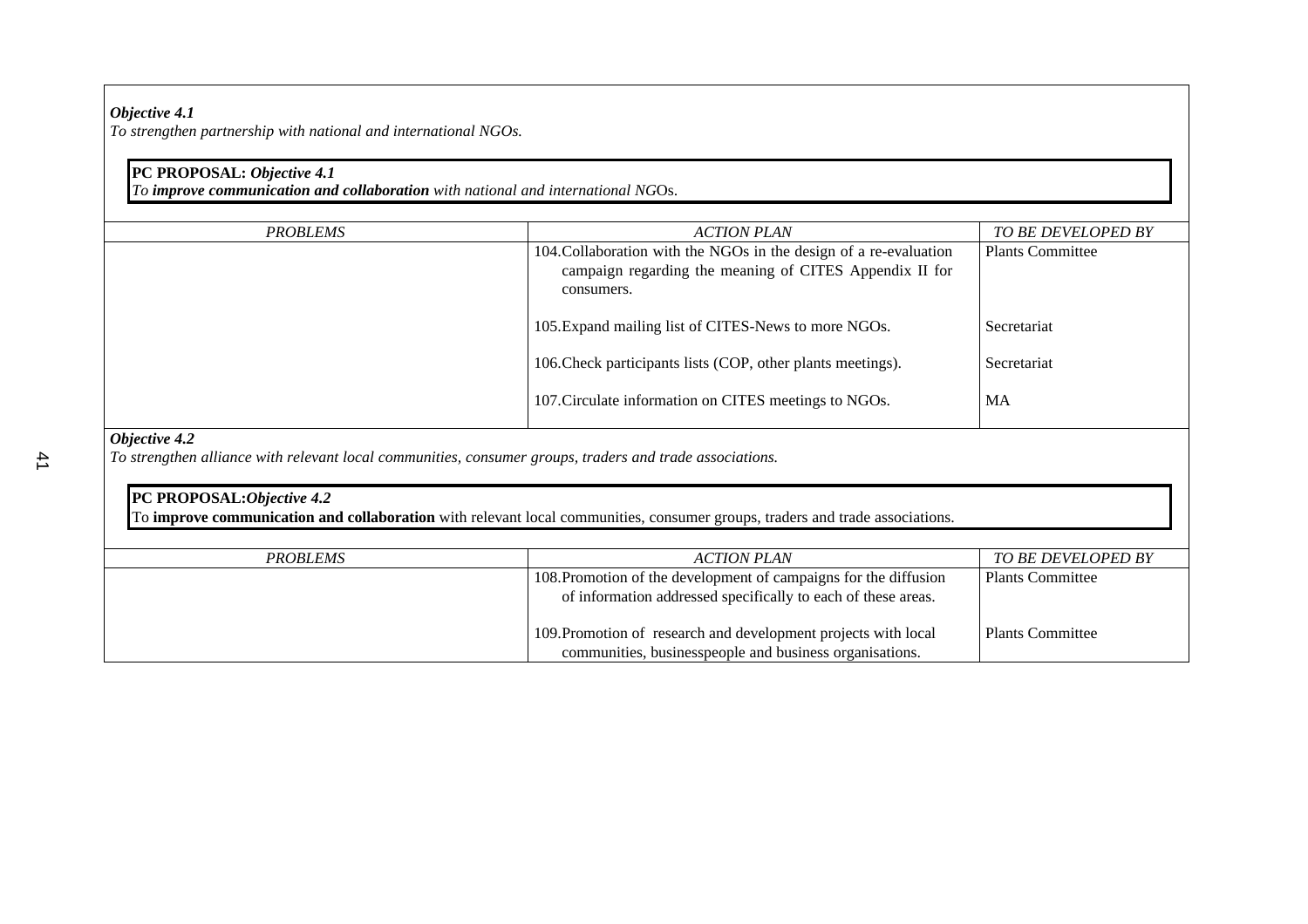*To promote greater awareness by and co-operation with the scientific community.*

## **PC PROPOSAL:***Objective 4.3*

To **improve communication and collaboration** with the scientific community **in order to get a greater interchange of information and co-operation**.

| PROBLEMS | <b>ACTION PLAN</b>                                                | <i>TO BE DEVELOPED BY</i> |
|----------|-------------------------------------------------------------------|---------------------------|
|          | identify more precisely contacts in the scientific<br>$110.$ To   | SA, MA, Regional reps     |
|          | community.                                                        |                           |
|          |                                                                   |                           |
|          | 111. Publicise CITES at scientific meetings such as IBC etc., put | Secretariat, Parties      |
|          | leaflet in conference brochures, etc.                             |                           |

### *Objective 4.4*

*To stimulate production and dissemination of informative materials to a broad public at a local, national, and regional level by using culturally relevant examples.*

## **PC PROPOSAL:** *New!: Objective 4.5*

*To improve communication and collaboration with the media.*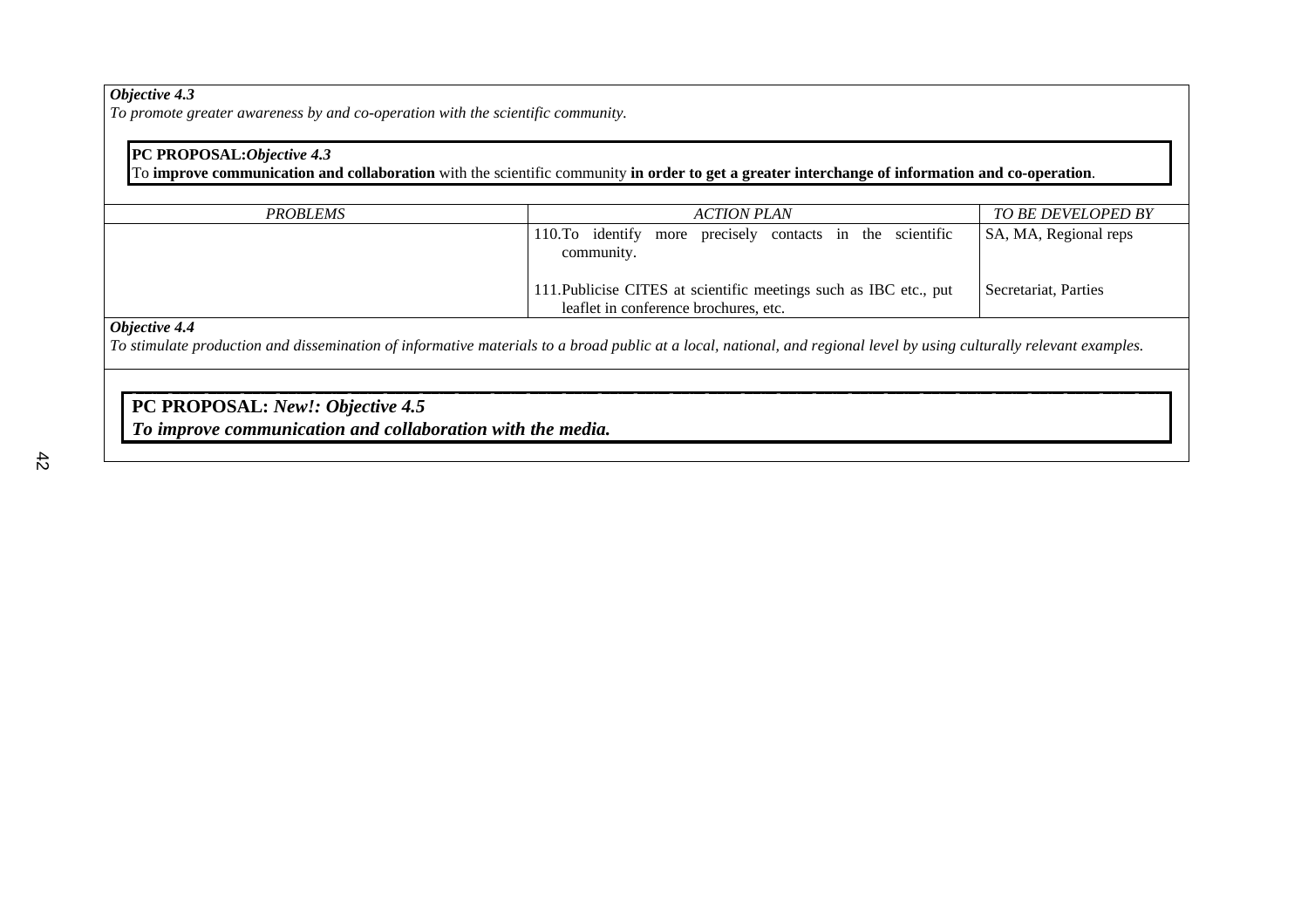### *Goal 5: INCREASE CO-OPERATION AND CONCLUDE STRATEGIC ALLIANCES WITH INTERNATIONAL STAKEHOLDERS*

### *Objective 5.1*

*To ensure an optimal working relationship with UNEP, as well as close co-ordination and synergy with the CBD and other relevant multilateral environmental agreements.*

| <i>PROBLEMS</i>                                                                             | <b>ACTION PLAN</b>                                                             | <i>TO BE DEVELOPED BY</i> |
|---------------------------------------------------------------------------------------------|--------------------------------------------------------------------------------|---------------------------|
| Lack of communication with CBD (which is now starting to<br>look at sustainable use issues) | 112. Parties to ensure liaison between CBD national focal points<br>and CITES. | MA, SA                    |
|                                                                                             | 113. These linkages also to be pursued at regional level.                      | Regional reps             |
|                                                                                             | 114. Pursue closer links with UNEP regional offices.                           | Secretariat               |
|                                                                                             | 115. Pursue closer links with FAO.                                             | Secretariat               |

### *Objective 5.2*

*To ensure close co-operation and co-ordination with other related Conventions, Agreements and associations (e.g. IWC, ITTO, IATA.)*

### **PC PROPOSAL:***Objective 5.2*

*To ensure close co-operation and co-ordination with other related Conventions, Agreements and associations (IWC, ITTO, IATA and others***).**

| <b>PROBLEMS</b> | <b>ACTION PLAN</b>                                                                                                                                                                                        | TO BE DEVELOPED BY      |
|-----------------|-----------------------------------------------------------------------------------------------------------------------------------------------------------------------------------------------------------|-------------------------|
|                 | 116. Promotion of the understanding of the related conventions<br>and of existing associations, as well as their decisions.                                                                               | <b>Plants Committee</b> |
|                 | 117. Consideration of the decisions made by other conventions and<br>related associations when studying the proposals, as well as<br>consideration of the criteria they used to reach these<br>decisions. | <b>Plants Committee</b> |
|                 |                                                                                                                                                                                                           | <b>Plants Committee</b> |
|                 | 118. Comparative analysis of the criteria used by other<br>conventions and related associations when classifying the                                                                                      |                         |
|                 | status of conservation of each species.                                                                                                                                                                   |                         |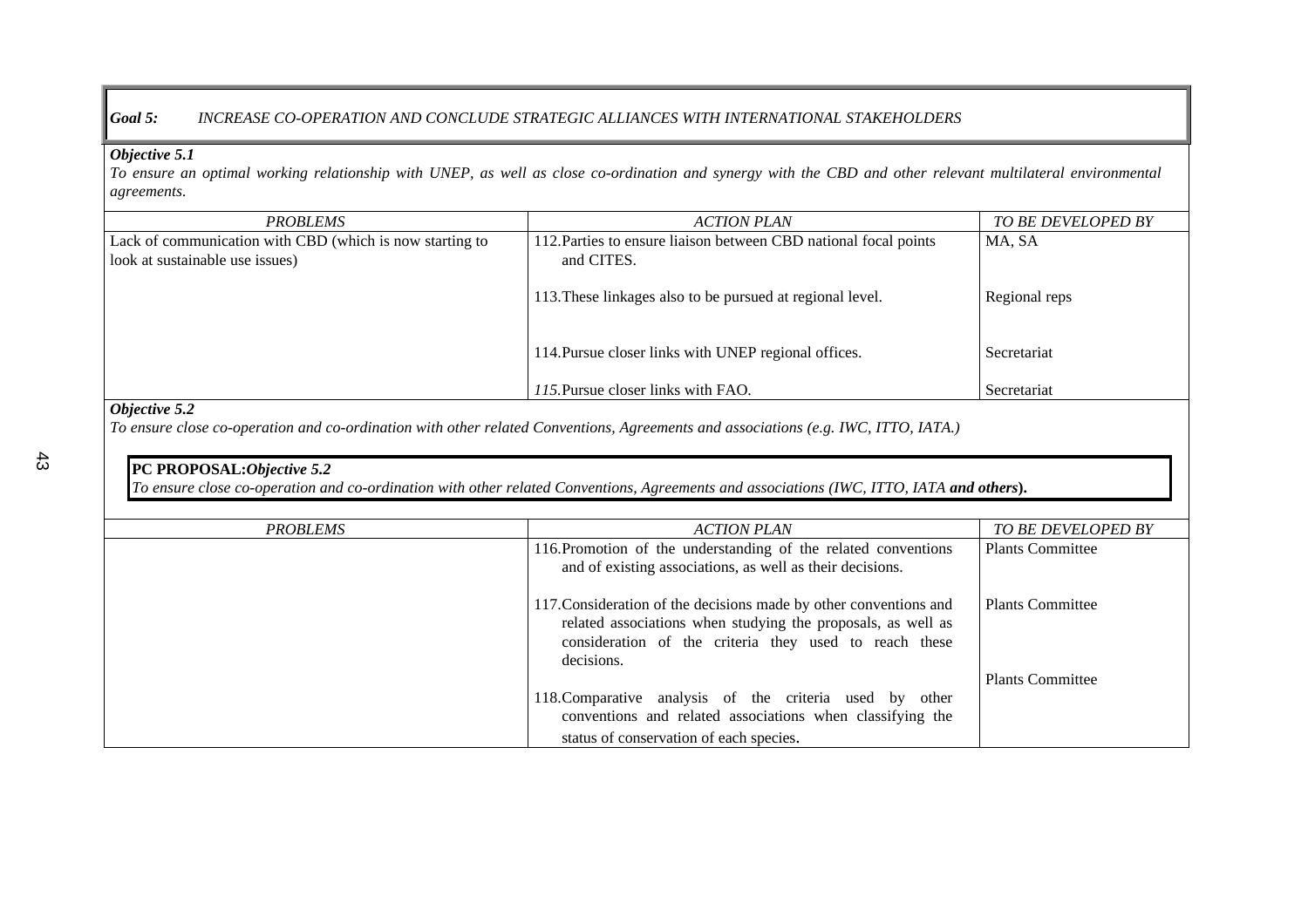*To ensure the co-ordination of scientific and technical programmes, and the efficient distribution of responsibilities with relevant technical partners (e.g. IUCN, WCMC, and TRAFFIC.)*

**Note: Needs clarification, especially on " and the efficient distribution of responsibilities with relevant technical partners." (does it mean there are redundancies, overlaps? Is the existing distribution inefficient? If so in what way?)**

### **PC PROPOSAL:***Objective 5.3*

*To ensure the co-ordination of scientific and technical programmes, and the efficient distribution of responsibilities with relevant technical partners (IUCN, WCMC, TRAFFIC and others.)*

#### *Objective 5.4*

*To ensure the continued recognition, acceptance and compatibility of CITES measures with provisions of GATT and WTO.*

**Note: This objective should at least be rephrased, and possibly deleted. There was some confusion in the working group about the intended meaning. As it stands, it may be read as implying that CITES should change to be compatible with GATT, rather than vice versa. It may also imply there are inconsistencies where the general view seems to be there are not in practice. Working group tended to prefer wording along the lines of 'close Co-operation and co-ordination', as in objective 5.2. If there is no need for a specific objective on WTO, 'WTO and GATT' should be added to brackets in Obj. 5.2. Working group acknowledges there may be a special reason for retaining this as a separate objective.**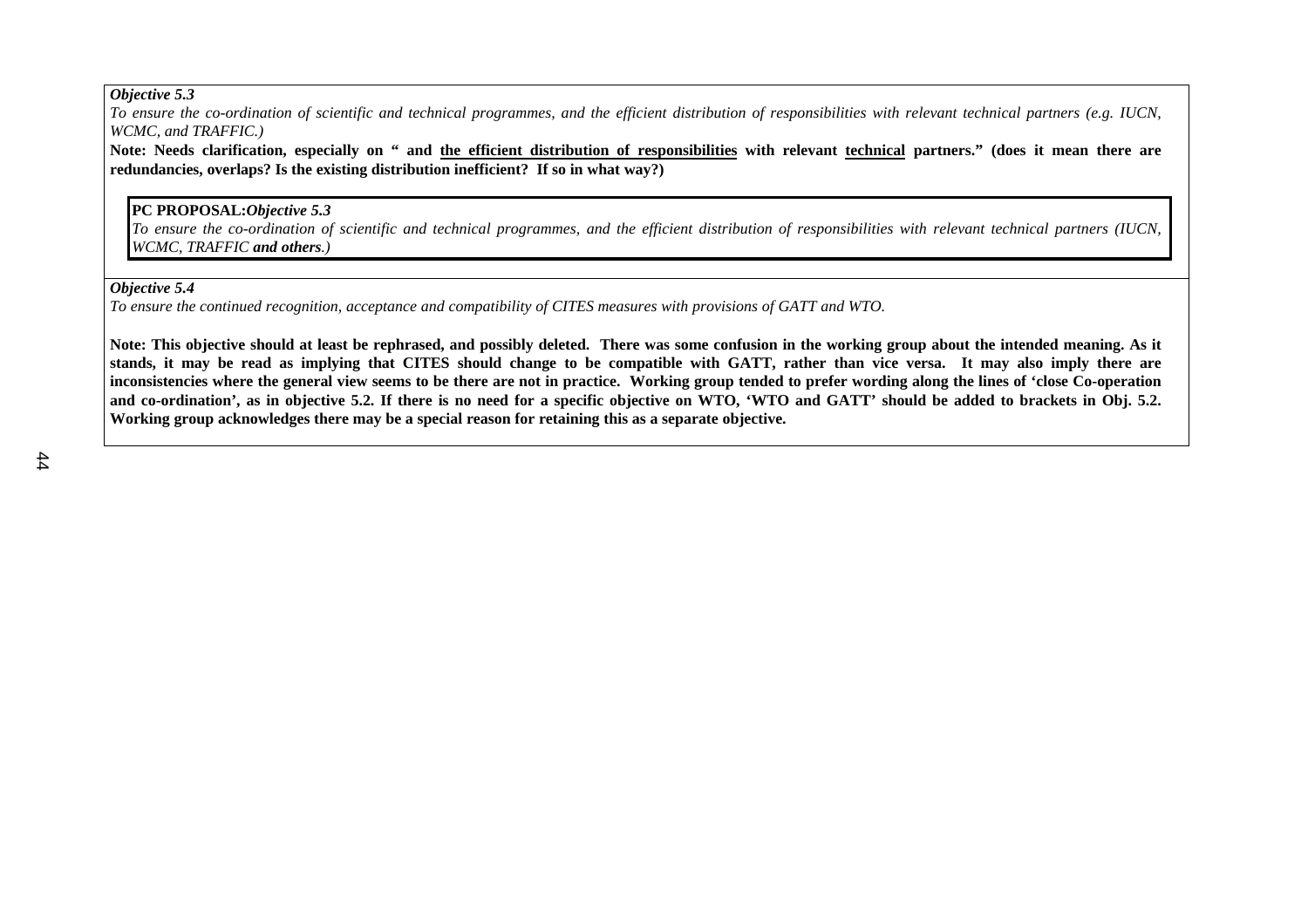#### *Goal 6: PROGRESS TOWARD FULL GLOBAL MEMBERSHIP*

### *Objective 6.1*

*To secure at least 20 more Parties to the Convention by 2005 with a special focus on range countries of species subject to significant trade and important consumer countries of wild plants and animals, as well as countries located in regions with relatively low representation.*

| <b>PROBLEMS</b>   | <b>ACTION PLAN</b>                                             | TO BE DEVELOPED BY |
|-------------------|----------------------------------------------------------------|--------------------|
|                   | 119. Identify the important priority countries for plant trade | SC, Secretariat    |
|                   | $\bullet$ Import                                               |                    |
|                   | $\bullet$ Export                                               |                    |
|                   | • Range States of traded plants                                |                    |
|                   | • Key transit countries                                        |                    |
|                   | (use WCMC trade report and other source to identify them)      |                    |
|                   |                                                                |                    |
| $\alpha$ $\alpha$ |                                                                |                    |

#### *Objective 6.2*

*To encourage ratification of the 1983 Amendment to Article XXI of the Convention and the subsequent accession by eligible regional economic integration organisations.*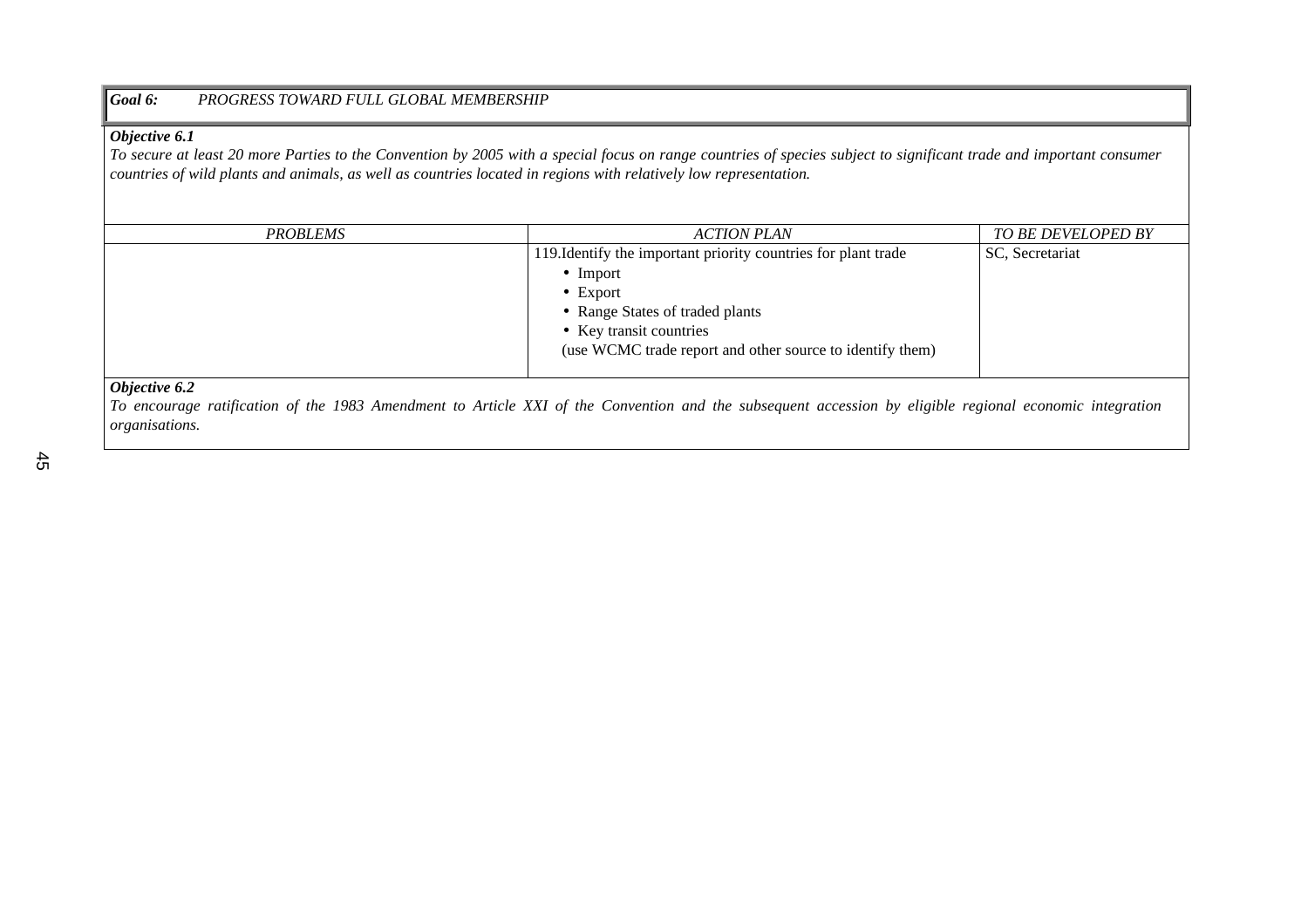### *Goal 7: PROVIDE THE CONVENTION WITH AN IMPROVED AND SECURE FINANCIAL AND ADMINISTRATIVE BASIS*

#### *Objective 7.1*

*To resolve the problems caused by late and inadequate contributions to the CITES Trust Fund.*

### *Objective 7.2*

*To ensure that the decisions of the Conference of the Parties take full account of financial implications for the CITES Trust Fund.*

| <b>PROBLEMS</b> | <b>ACTION PLAN</b>                                                                 | <b>TO BE DEVELOPED BY</b> |
|-----------------|------------------------------------------------------------------------------------|---------------------------|
|                 | 120.<br>Make attempt to cost all decisions, listing proposals and<br>their impact. | Secretariat, Parties      |
|                 |                                                                                    |                           |

### *Objective 7.3*

*To seek funding of the Convention's priorities from GEF.*

### **PC PROPOSAL:** *Objective 7.3*

*To seek funding of the Convention's priorities and in support of the Parties from GEF and others.*

| <i><b>PROBLEMS</b></i> | ACTION PLAN                                                | <b>TO BE DEVELOPED BY</b> |
|------------------------|------------------------------------------------------------|---------------------------|
|                        | Creation of a department within the Secretariat that is    | ' SC                      |
|                        | specialised in obtaining agreements for the acquisition of |                           |
|                        | funding.                                                   |                           |
| Objective 7.4          |                                                            |                           |

*To encourage additional voluntary contributions and to seek new ways of securing financial assistance from the donor community.*

#### *Objective 7.5*

*To encourage the exploration of new funding mechanisms that include financing programs with income generated from resource users.*

### *Objective 7.6*

*To increase the level of realistic planning and forecasting, and to improve financial and implementation reporting.*